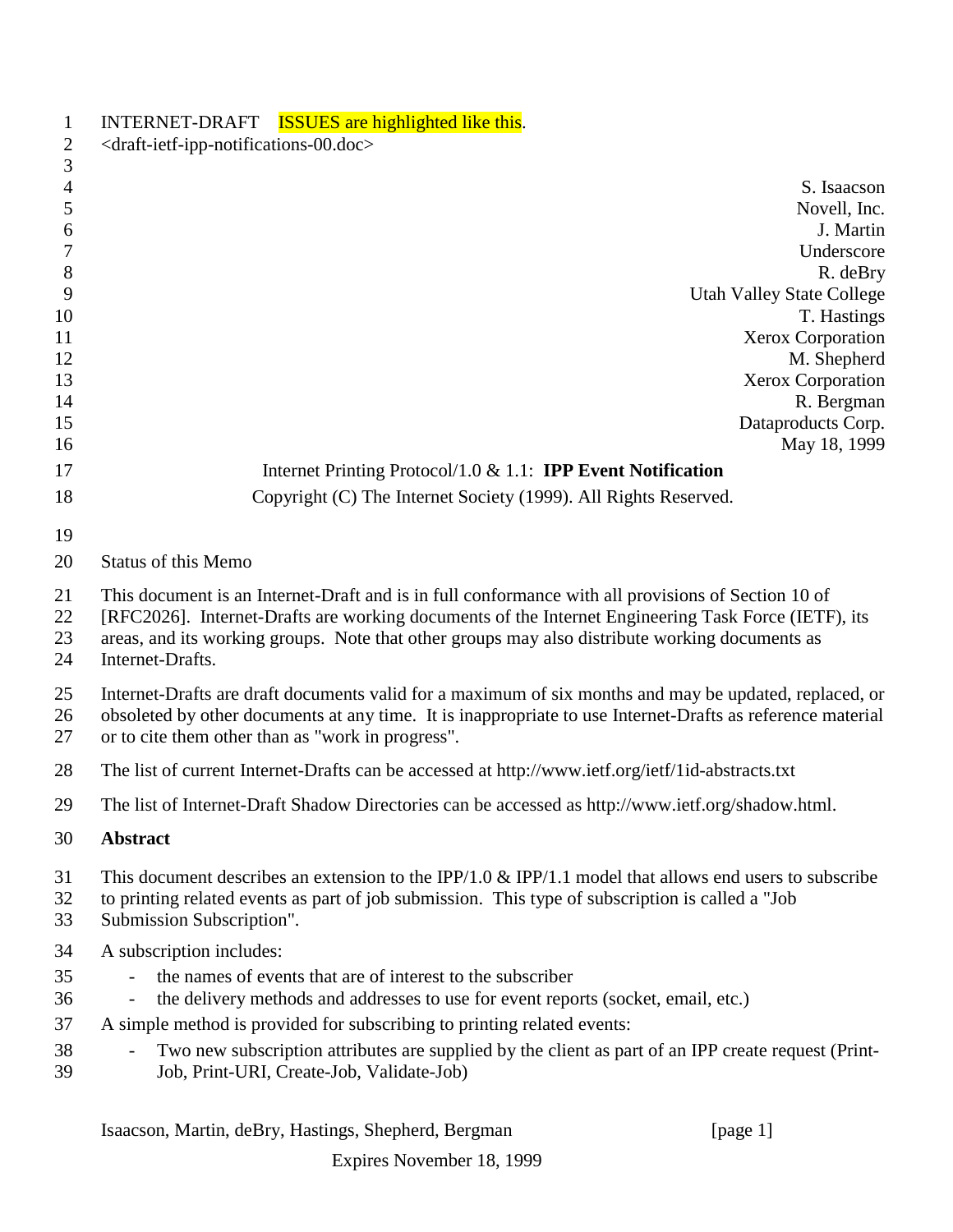- An event is some occurrence (either expected or unexpected) within the printing system. Events can be
- classified along two dimensions:
- Either as Job Events or Device Events, and
- Either as Errors, Warnings, or Reports
- When the event occurs, an event report is generated and delivered using the information specified in the
- job's subscription which was submitted with the job.
- 

The full set of IPP documents includes:

- Design Goals for an Internet Printing Protocol [IPP-REQ]
- Rationale for the Structure and Model and Protocol for the Internet Printing Protocol [IPP-RAT]
- Internet Printing Protocol/1.1: Model and Semantics [IPP-MOD]
- Internet Printing Protocol/1.1: Encoding and Transport [IPP-PRO]
- Internet Printing Protocol/1.0: Implementer's Guide [IPP-IIG]
- Mapping between LPD and IPP Protocols [IPP LPD]
- 

The "Design Goals for an Internet Printing Protocol" document takes a broad look at distributed printing

functionality, and it enumerates real-life scenarios that help to clarify the features that need to be

included in a printing protocol for the Internet. It identifies requirements for three types of users: end

users, operators, and administrators. It calls out a subset of end user requirements that are satisfied in

IPP/1.0. Operator and administrator requirements are out of scope for version 1.0. A few OPTIONAL

- operator operations have been added to IPP/1.1.
- The "Rationale for the Structure and Model and Protocol for the Internet Printing Protocol" document
- describes IPP from a high level view, defines a roadmap for the various documents that form the suite of
- IPP specifications, and gives background and rationale for the IETF working group's major decisions.

The "Internet Printing Protocol/1.1: Model and Semantics", describes a simplified model with abstract

objects, their attributes, and their operations that are independent of encoding and transport. It introduces

a Printer and a Job object. The Job object optionally supports multiple documents per Job. It also

- addresses security, internationalization, and directory issues.
- The "Internet Printing Protocol/1.1: Encoding and Transport" document is a formal mapping of the
- abstract operations and attributes defined in the model document onto HTTP/1.1. It defines the
- encoding rules for a new Internet MIME media type called "application/ipp". This document also
- defines the rules for transporting over HTTP a message body whose Content-Type is "application/ipp".
- This document defines a new scheme named 'ipp' for identifying IPP printers and jobs. Finally, this
- document defines interoperability rules for supporting IPP/1.0 clients.
- The "Internet Printing Protocol/1.0: Implementer's Guide" document gives insight and advice to
- implementers of IPP clients and IPP objects. It is intended to help them understand IPP/1.0 and some of
- the considerations that may assist them in the design of their client and/or IPP object implementations.
- For example, a typical order of processing requests is given, including error checking. Motivation for
- some of the specification decisions is also included.
- The "Mapping between LPD and IPP Protocols" document gives some advice to implementers of
- gateways between IPP and LPD (Line Printer Daemon) implementations.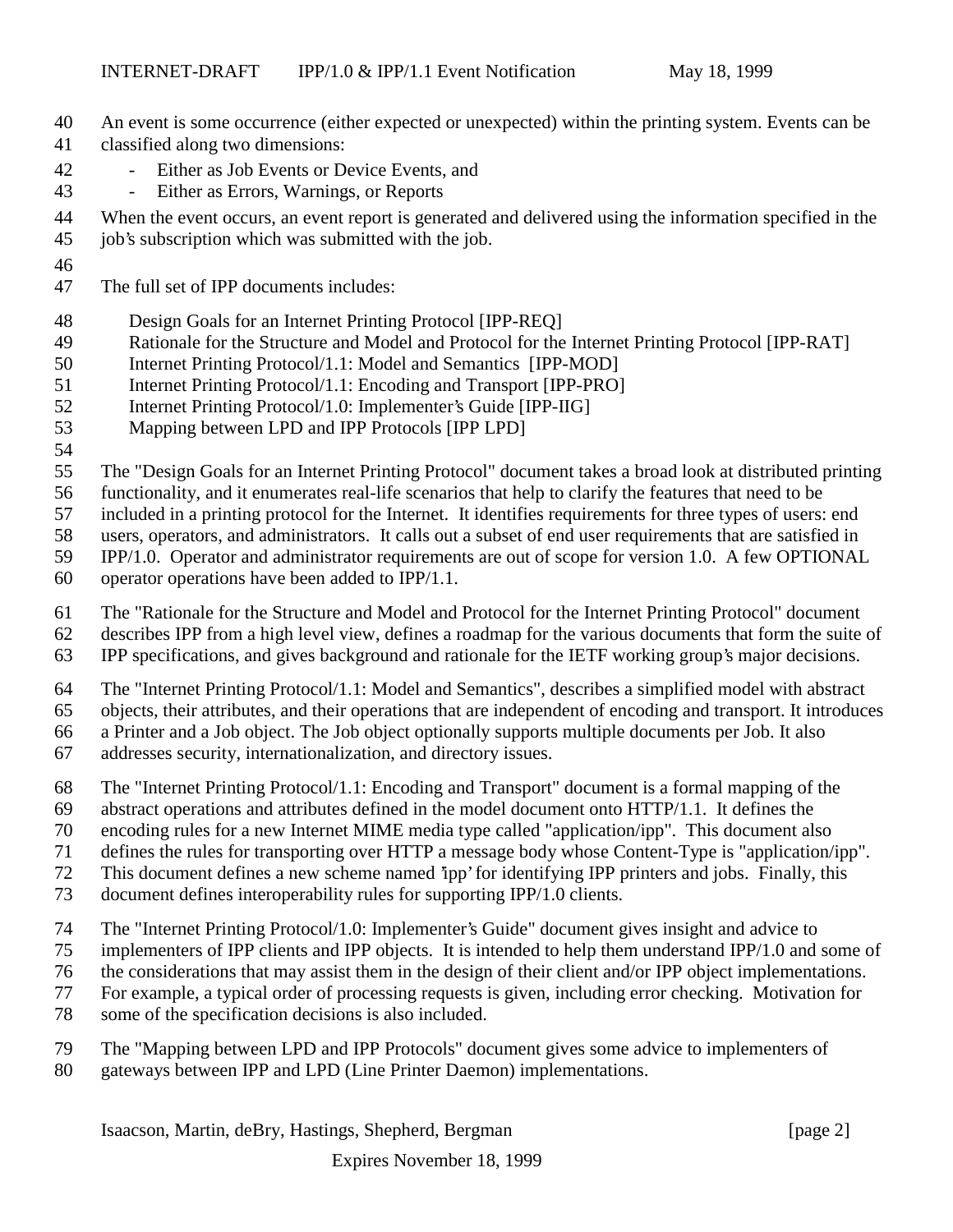| 81<br>82 |                | <b>Table of Contents</b>                                |    |  |  |
|----------|----------------|---------------------------------------------------------|----|--|--|
| 83       | 1              |                                                         |    |  |  |
| 84       | $\overline{2}$ |                                                         |    |  |  |
| 85       | 3              |                                                         |    |  |  |
| 86       | 4              |                                                         |    |  |  |
| 87       |                |                                                         |    |  |  |
| 88       |                | notify-recipients (1setOf uri)<br>4.1.1                 | 9  |  |  |
| 89<br>90 | 5              | notify-events (1setOf type2 keyword)<br>4.1.2           | 11 |  |  |
| 91       |                | 5.1                                                     |    |  |  |
| 92       |                | 5.2                                                     |    |  |  |
| 93       | 6              |                                                         |    |  |  |
| 94       |                | 6.1                                                     |    |  |  |
| 95       |                | 6.2                                                     |    |  |  |
| 96       |                | 6.3                                                     |    |  |  |
| 97       |                | 6.4                                                     |    |  |  |
| 98       |                | 6.5                                                     |    |  |  |
| 99       |                | 6.6                                                     |    |  |  |
| 100      |                | 6.7                                                     |    |  |  |
| 101      |                | 6.8                                                     |    |  |  |
| 102      | $\tau$         |                                                         |    |  |  |
| 103      |                | 7.1                                                     |    |  |  |
| 104      |                |                                                         |    |  |  |
| 105      |                | 7.3                                                     |    |  |  |
| 106      |                | 7.4                                                     |    |  |  |
| 107      |                | 7.5                                                     |    |  |  |
| 108      |                | 7.6                                                     |    |  |  |
| 109      |                | 7.7                                                     |    |  |  |
| 110      |                | 7.8                                                     |    |  |  |
| 111      |                | 7.9                                                     |    |  |  |
| 112      | 8              |                                                         |    |  |  |
| 113      |                | 13.1.4.? client-error-uri-scheme-not-supported (0x04??) | 20 |  |  |

# Isaacson, Martin, deBry, Hastings, Shepherd, Bergman [page 3]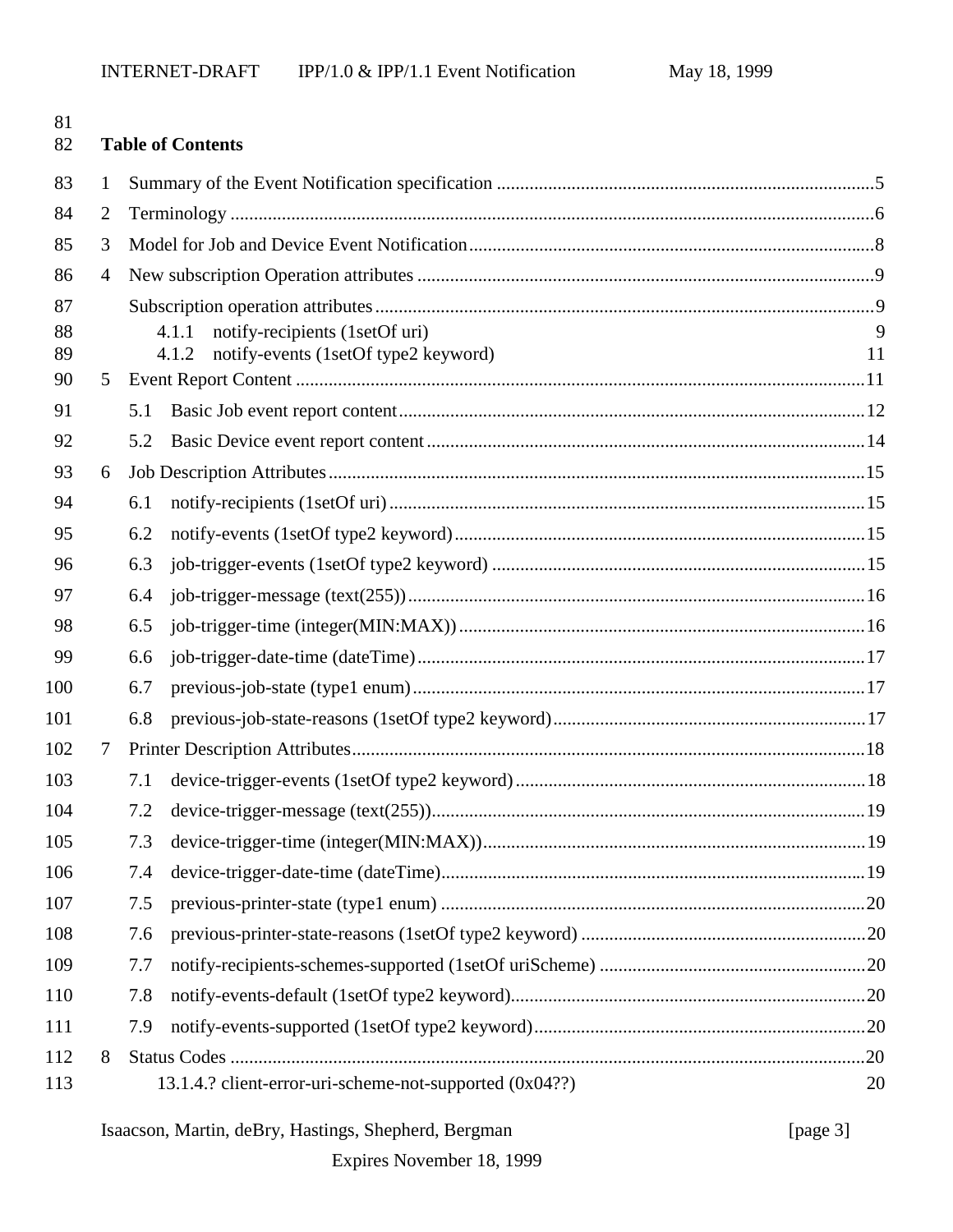| 114 | 9  |                                                                                      |  |
|-----|----|--------------------------------------------------------------------------------------|--|
| 115 | 10 |                                                                                      |  |
| 116 | 11 |                                                                                      |  |
| 117 |    |                                                                                      |  |
| 118 |    |                                                                                      |  |
| 119 |    |                                                                                      |  |
| 120 | 12 |                                                                                      |  |
| 121 |    | 12.1 Changes to the May 17, 1999 to make the May 18, 1999 (T Hastings, R Bergman)25  |  |
| 122 |    | 12.2 Changes to the January 20, 1999 to make the May 17, 1999 version (M Shepherd)25 |  |
| 123 |    |                                                                                      |  |
| 124 |    |                                                                                      |  |
| 125 |    |                                                                                      |  |
| 126 | 13 |                                                                                      |  |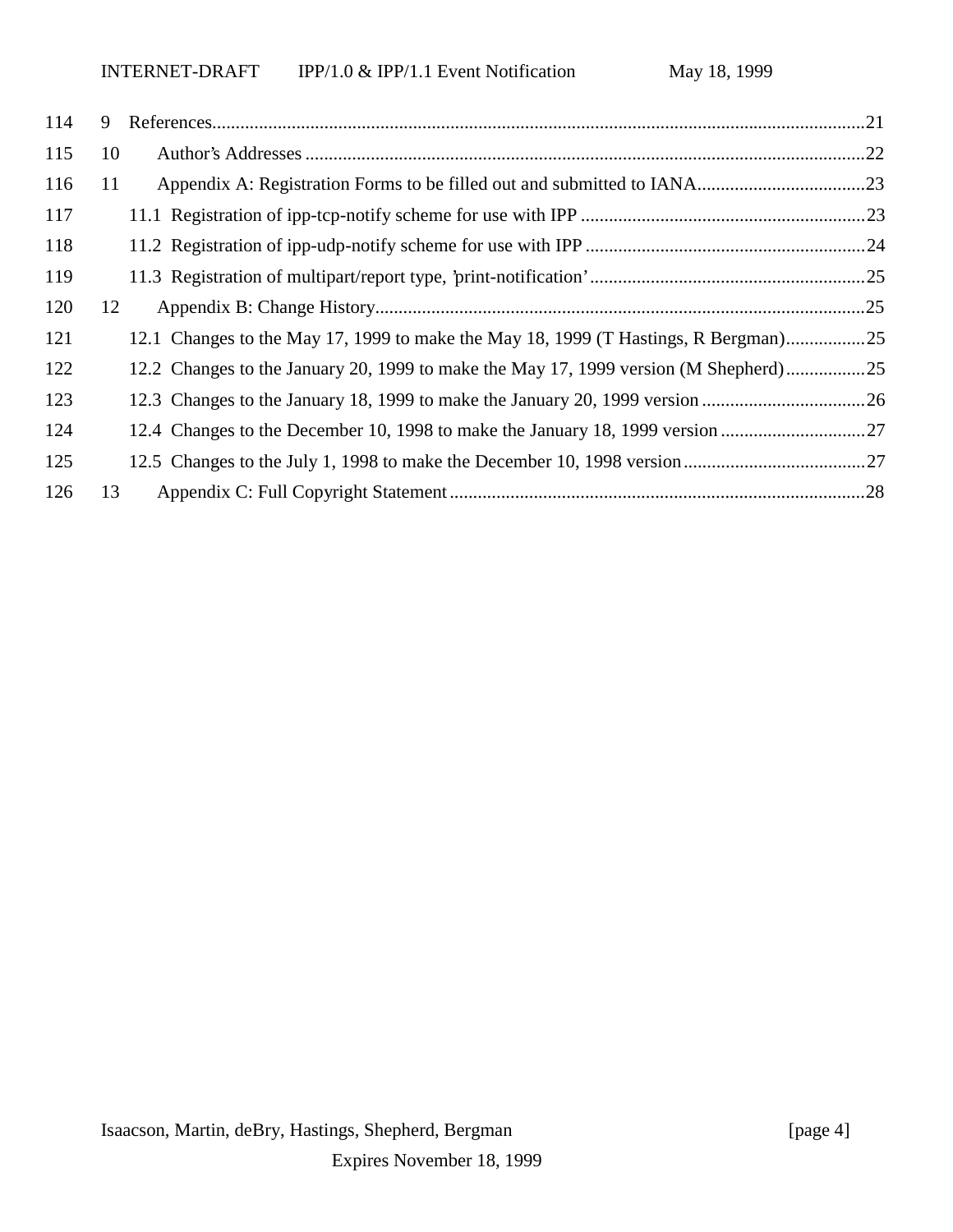#### 

## **1 Summary of the Event Notification specification**

- This Event Notification specification MAY be implemented by IPP clients and objects.
- Implementations conforming to this notification specification MUST support the following new
- REQUIRED attributes and MAY support the following new OPTIONAL attributes:
- 1. Two new REQUIRED multi-valued subscription Operation attributes and Job Description attributes:

| 133 | attribute name      | <b>Syntax</b>        |
|-----|---------------------|----------------------|
| 134 |                     |                      |
| 135 | "notify-recipients" | 1 set Of uri         |
| 136 | "notify-events"     | 1setOf type2 keyword |
| 137 |                     |                      |

 The presence of the "notify-recipients" indicates that notification is desired. The values of "notify- recipients" are URIs that identify the notification delivery method and delivery address to use for event reports (See Section 4.1.1). The delivery method dictates the event report content type to be used. For example, 'mailto' uses "multipart/report" and 'ipp-tcp-notify' uses "application/ipp". The 142 values for "notify-events" are keywords representing job events or device events (See Section 4.1.2). Each events implies a set of attributes to be sent in the event report. Some delivery methods imply a fixed subset of the events. For example, the 'mailto' delivery method only uses the 'job-completed' event.

- These subscription operation attributes can be supplied by the client in any of the IPP job submission operations: Print-Job, Print-URI, Create-Job, and Validate-Job. Subscriptions that include interest in 149 job events apply only to the job being submitted and no other job.
- A subscription does *not* include:
- complicated lists and sets of names of individual events that are of interest to the subscriber
- arbitrary lists of additional attributes to be returned in the event report
- specification of which format to use in the event report
- 2. REQUIRED "notify-recipients" and "notify-events" Job Description attributes are populated from the corresponding create request Operation attributes of the same names.
- 3. REQUIRED Printer Description attributes: "notify-recipients-schemes-supported" and "notify- events-supported" that describe the notification delivery methods and the events that it supports, respectively.
- 4. REQUIRED Job Description attributes: "job-trigger-events" and "job-trigger-time" that store the current/last job event and its time in seconds since the device was started; "previous-job-state" and "previous-job-state-reasons" that store the job state and job state reasons before the event occurred.
- 5. OPTIONAL Job Description attribute: "job-trigger-date-time"
- 6. CONDITIONAL Job Description attribute: "job-trigger-message" if "status-message" is supported as an Operation attribute.
- 7. REQUIRED Printer Description attributes: "device-trigger-events" and "device-trigger-time" that store the current/last device event and its time in seconds since the device was started; "previous-

Isaacson, Martin, deBry, Hastings, Shepherd, Bergman [page 5]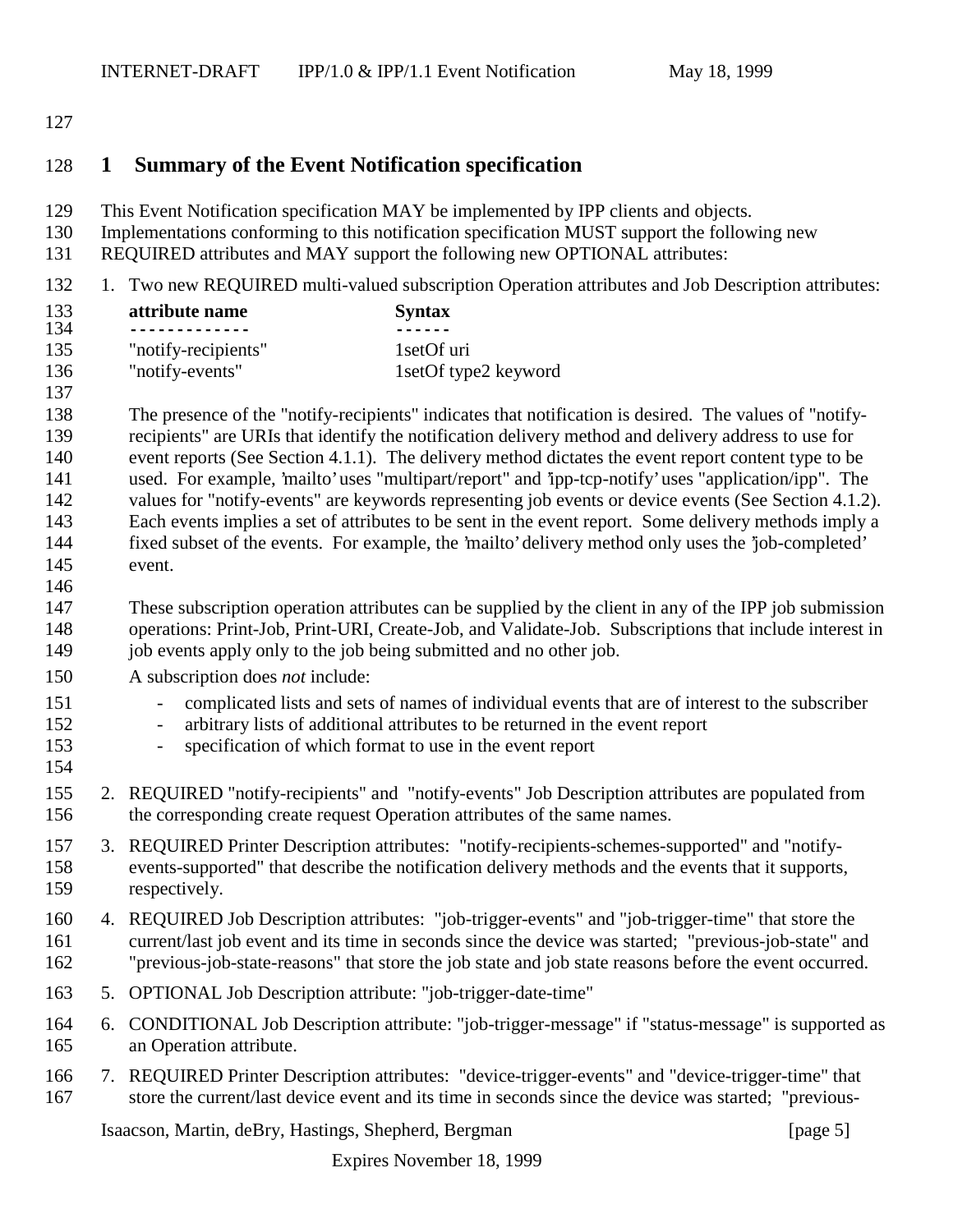- printer-state" and "previous-printer-state-reasons" that store the device state and device state reasons before the event occurred.
- 8. OPTIONAL Printer Description attribute: "device-trigger-date-time"
- 9. CONDITIONAL Printer Description attribute: "device-trigger-message" that MUST be supported if "status-message" is supported as an Operation attribute.
- There are two steps that IPP notification must take regarding each event an internal event recording,
- and an external event reporting. 1) As events occur, the printer internally records in the job objects and
- the printer objects those events which are required to be supported by the system and those that are
- subscribed to by a notification recipient. 2) As events occur, for each event the Printer searches the set
- of subscriptions for any interest in that event. As the Printer finds that some notification recipient is
- interested in that event (the notification recipient is subscribed to the event), an event report is generated
- and delivered using the methods and target addresses identified in the subscription.
- Note: New operations to subscribe and unsubscribe to event notification that is independent of job
- submission is outside the scope of this proposal, but is being developed as a separate extension (see [ipp-
- sub]).
- 

#### **2 Terminology**

- 
- Capitalized terms, such as MUST, MUST NOT, REQUIRED, SHOULD, SHOULD NOT, MAY, NEED NOT, and OPTIONAL, have special meaning relating to conformance. These terms are defined in [ipp-mod section 13.1 on conformance terminology, most of which is taken from RFC 2119 [RFC2119].
- **Job Submitting End User** A end user who submits a print job to an IPP Printer.
- **IPP Client** The software component on the client system which implements the IPP protocol.
- **Job Recipient** A human who is the ultimate consumer of the print job. In many cases this will be the same person as the Job Submitting End User, but need not be.
- **Job Recipient Proxy** A human acting on behalf of the Job Recipient. In particular, the Job Recipient Proxy physically picks up the printed document from the Device, if the Job Recipient cannot perform that function.
- **Subscription** The set of attributes that indicate the "what, where, who, and how" for notification. Events Reports are generated for certain events (what) and delivered using various delivery methods (how) to certain addresses (where and who).
- **Notification Recipient** Any entity identified as a recipient within a subscription. Some notification recipients are Job Submitting End Users and others are interested third parties, such as the Job Recipient or Job Recipient Proxy.
- **Notification Recipient Agent** A program which receives event reports on behalf of the notification recipient.
- **Event** An event is some occurrence (either expected or unexpected) within the printing system. A property of an event is that it only occurs at one instant in time and does not span the time the physical event takes place. For instance, jam-occurred and jam-cleared are two distinct events. The jam-occurred event is reported only when the jam initially occurs. Each event is recorded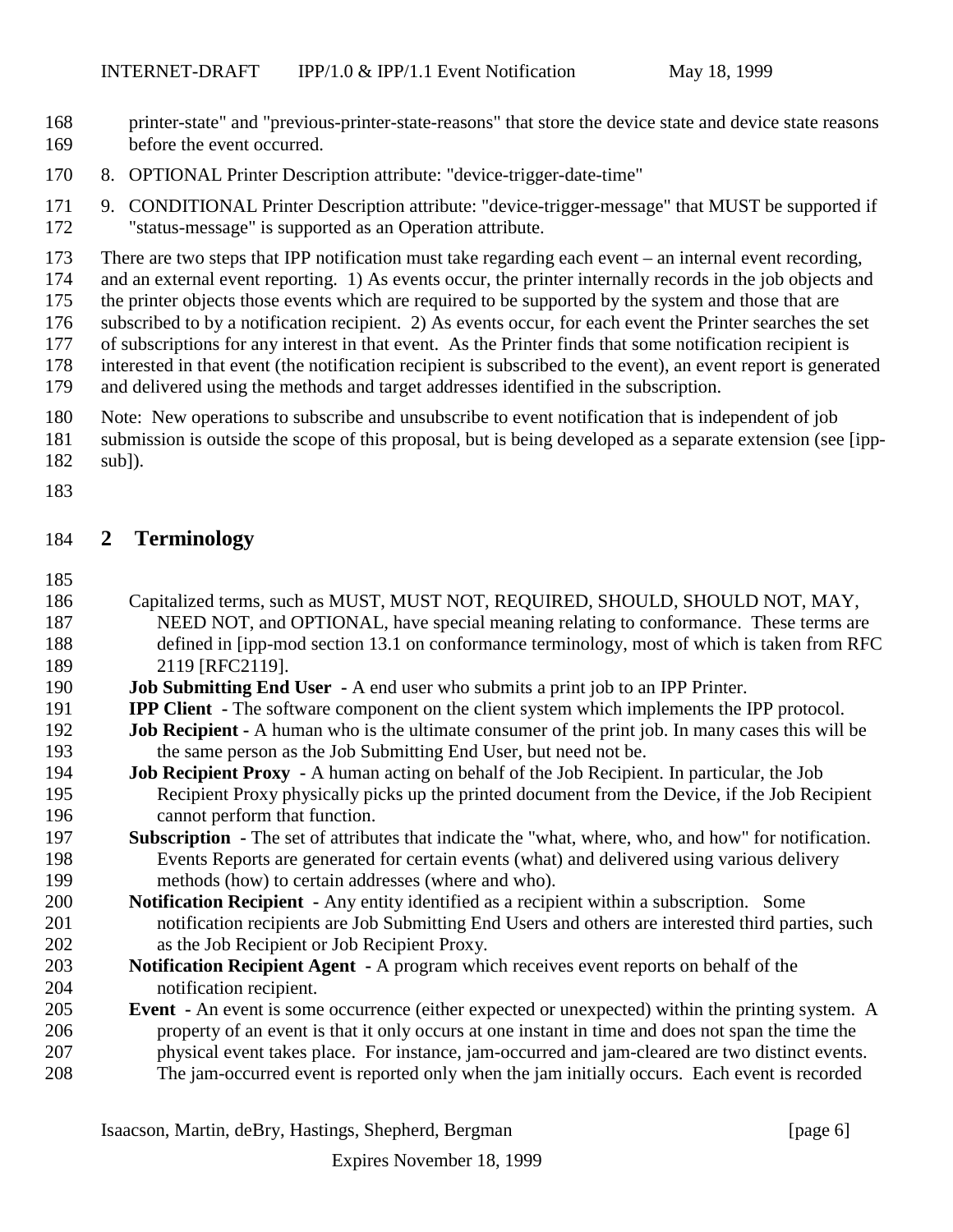| 209<br>210 | internally when it occurs. In addition the event is reported externally if there is one or more<br>event subscriptions outstanding for that event. |
|------------|----------------------------------------------------------------------------------------------------------------------------------------------------|
| 211        |                                                                                                                                                    |
| 212        | Events can be classified along two dimensions:                                                                                                     |
| 213        | - Either as Job Events or Device Events, and                                                                                                       |
| 214        | - Either as Errors, Warnings, or Reports                                                                                                           |
| 215        |                                                                                                                                                    |
| 216        | A Job event is some interesting state change in the Job object, and a Device event is some                                                         |
| 217        | interesting change in the Printer object.                                                                                                          |
| 218        |                                                                                                                                                    |
| 219        | A report event is purely informational, such as 'job-completed' or 'accepting-jobs'. A warning is                                                  |
| 220        | not serious and processing continues. An error is serious and either the job is aborted or the                                                     |
| 221        | device stops. These are typical uses of the terms report, warning, and error, although the actual                                                  |
| 222        | usage is implementation dependent.                                                                                                                 |
| 223        |                                                                                                                                                    |
| 224        | An event occurs for a job or device whether any entity is registered to be notified for that event                                                 |
| 225        | or not. The most recent event(s) of all possible events are recorded in a job object and a device                                                  |
| 226        | object, and an event report is only generated depending on the set of subscriptions outstanding.                                                   |
| 227        |                                                                                                                                                    |
| 228        | <b>Event Report</b> - When an event occurs, an event report is generated that fully describes the event                                            |
| 229        | (what the event was, where it occurred, when it occurred, etc.). Event reports are delivered to all                                                |
| 230        | the notification recipients that are subscribed to that event, if any. The event report is delivered                                               |
| 231        | to the address of the notification recipient using the notification delivery method defined in the                                                 |
| 232        | subscription. However, an Event Report is sent ONLY if there is a corresponding subscription.                                                      |
| 233        | Notification Delivery Method (or Delivery Method for short) - Event reports are delivered using a                                                  |
| 234        | method, such as email, TCP/IP, etc.                                                                                                                |
| 235        | <b>Immediate Notification -</b> Event reports that are delivered using a delivery method which is not                                              |
| 236        | store-and-forward (e.g. TCP connection, UDP datagram).                                                                                             |
| 237        | Queued Notification - Event reports that are delivered using a delivery method which has some                                                      |
| 238        | sort of store-and-forward mechanism (e.g., email).                                                                                                 |
| 239        | Human Consumable Event Report - Event reports that are intended to be consumed by human end                                                        |
| 240        | users only.                                                                                                                                        |
| 241        | Machine Consumable Event Report - Event reports that are intended for consumption by a                                                             |
| 242        | program only.                                                                                                                                      |
| 243        | Mixed Format Event Report - A mixed event report may contain both human consumable and                                                             |
| 244        | machine consumable information.                                                                                                                    |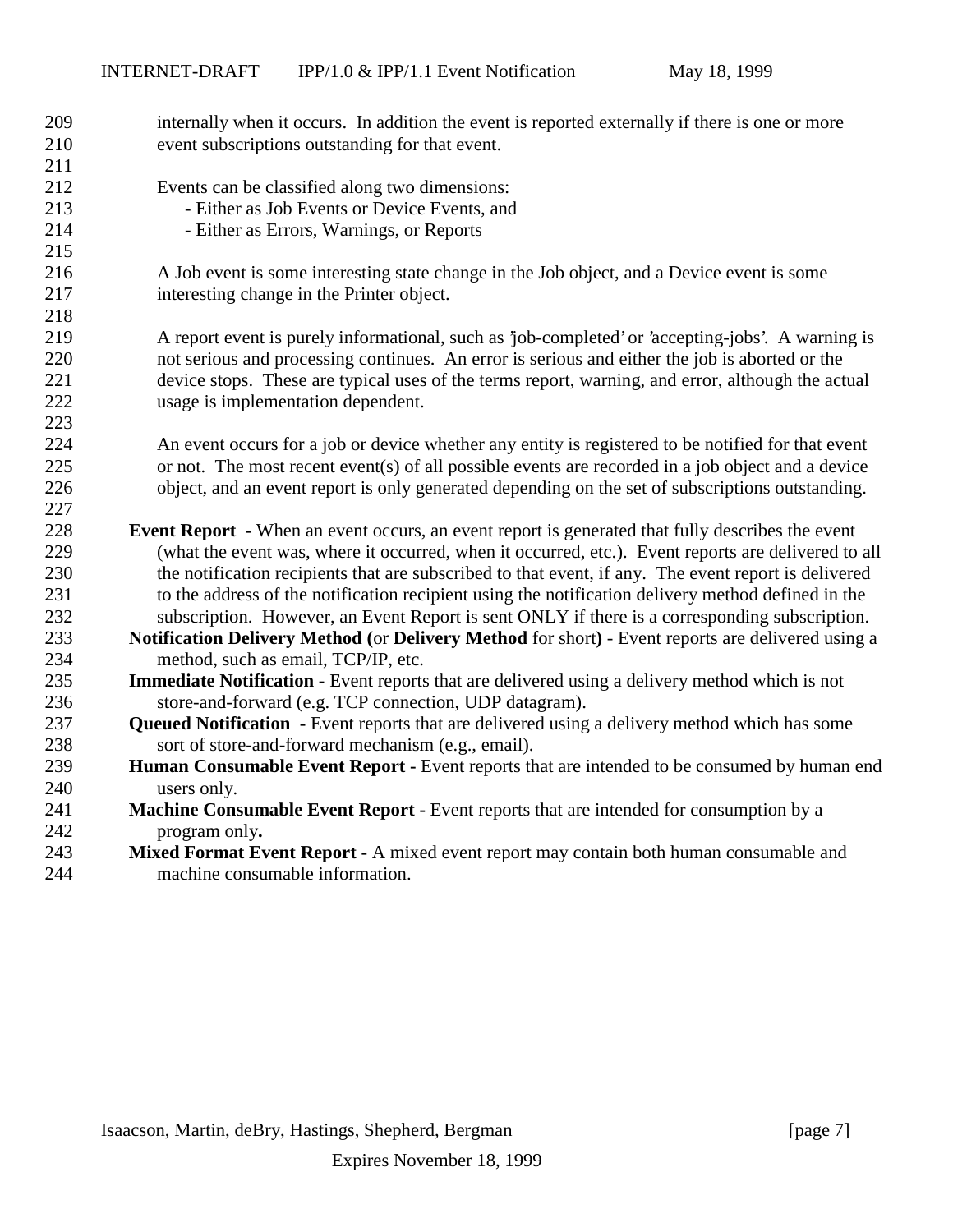# **3 Model for Job and Device Event Notification**

Isaacson, Martin, deBry, Hastings, Shepherd, Bergman [page 8] 246 Figure 1 Figure 1 shows the model. 248<br>249 Legend:  $\frac{250}{251}$ A = Client and Notification Recipient B = Notification Recipient (subscription by some third party) 252<br>253<br>254 254 0 A +----------+ Create Request with #############<br>255 /\\ | client/ |----Subscriptions-----------># IPP # /|\ | client/ |----Subscriptions-----------># IPP #<br> $256$  / \ | notif. | # Printer # / \ | notif. |  $\qquad$  # Printer # end- | recip. |<---Job and Device -----------# Object # user +----------+ Event Reports ########### O B +---------+ /|\ | notif. | / \ | recip.  $\vert$  <---Job and Device -------+ end-  $\vert$  end-  $\vert$  Event Reports user +----------+ **Figure 1 - Model for Job and Device Notification** Note: This model does not mandate that the IPP Printer object implement the full semantics of subscription, report generation, and multiple delivery methods. A simple (embedded) implementation may be configured to use some notification service. Figure 2 shows this partitioning.  $\frac{273}{274}$  Create Request with ########### ----Subscriptions-------------------># IPP # # Printer # # Object # ########### \*\*\*\*\*\*\*|\*\*\*\*\*\*\*\*\*\* \* Subscriptions \* **\*** & Events **283**   $*$  | **\*** \*  $+ - - - - - - - - - - +$  $\longrightarrow$  1 notification  $\mid$   $\longrightarrow$  1 notification  $\mid$  <---Job and Device -------\*---------| service | Event Reports \* +--------------+ \*  $*$ 290<br>291 \*\*\* = Implementation configuration opaque boundary **Figure 2 - Opaque Use of a Notification Service**

Expires November 18, 1999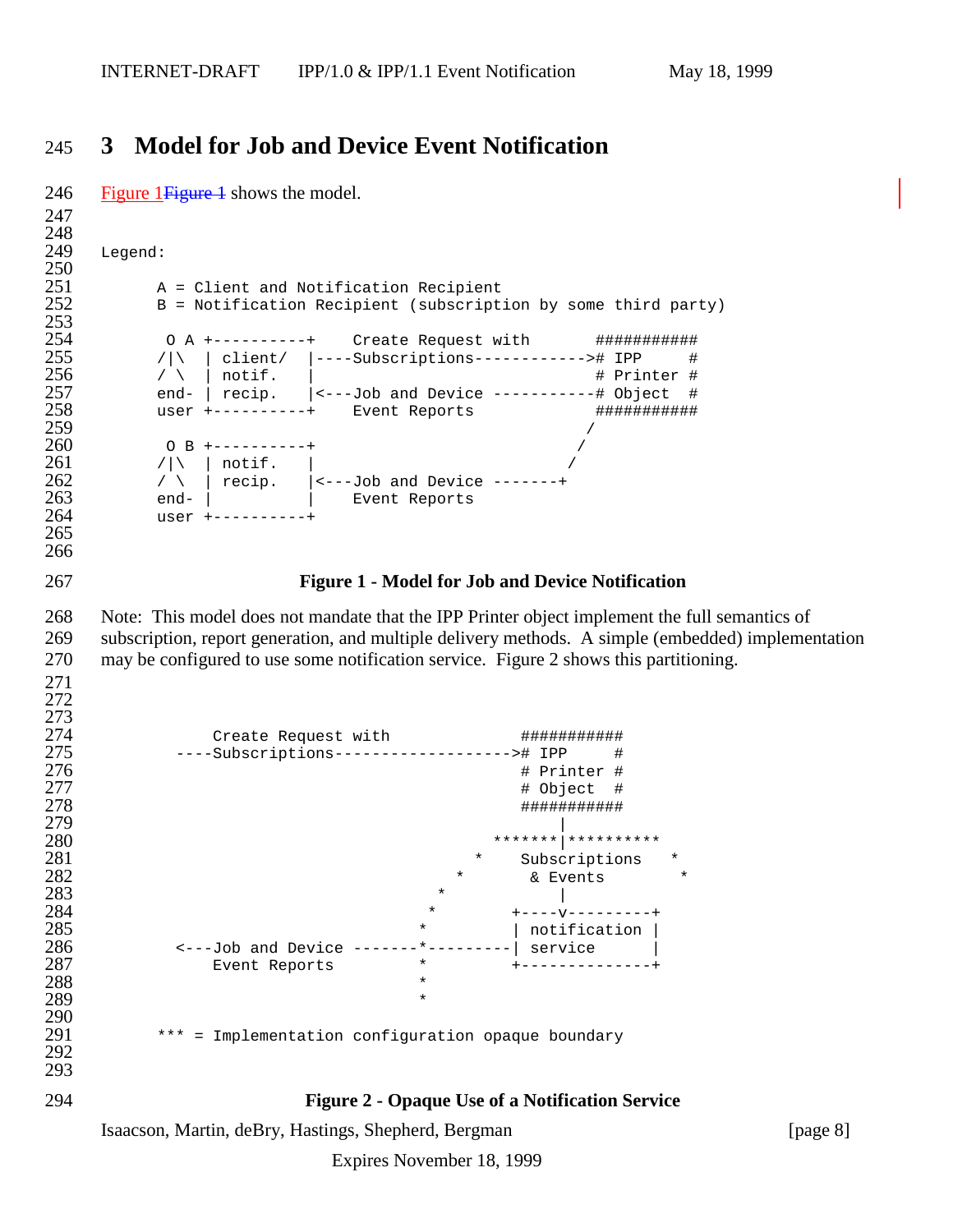# **4 New subscription Operation attributes**

This section specifies two new subscription operation attributes. A client subscribes to events by

supplying these attributes in any create request (i.e., a Print-Job Request, Print-URI Request, Validate-

Job Request, or a Create-Job Request). These attributes are multi-valued attributes; the client can supply

- more than one value. If the client does not supply these attributes in the operation, there is no
	- subscription made (either implicitly or explicitly).
	- The following rules apply:
	- 1. Any subscription can contain job events, device events, or both.
	- 2. The Job Submission Subscription is only valid while the job is "not-completed". The job is "not- completed" while it is in the 'pending', 'pending-held', 'processing', and 'processing-stopped' states. The job changes from being "not-completed" to "retained" when it is done processing and enters any of the 'completed', 'canceled', or 'aborted' states. The job becomes "not-completed" again when it is restarted using the Restart-Job operation (see [ipp-ops-set1]). Since no job is created for the Validate-Job operation, the only purpose of supplying the subscription operation attributes in the Validate-Job operation is to validate that the values are supported; the Printer object does not establish a notification subscription as a result of the Validate-Job operation.
	- 3. Since a Job Submission Subscription is included within a job submission operation, any interest in job events is limited to "this job" only (the Job object created because of this job creation operation). There is no mechanism to subscribe to events for all jobs or specifically some job other than this job in a create operation. But see [ipp-sub] for such a mechanism to subscribe persistently for job and printer events independently of any particular job submission.
	- 4. Event recording internal to the system must always occur for required events and subscribed events. Event reporting only occurs when a notification recipient has specified a subscription to any event(s).

ISSUE 1 – Can event reporting be dropped if the device is too busy? Can a subscriber specify that

events are allowed to be dropped if the device is too busy or should that be a policy of the Printer

established by the Administrator or implementation? Should we add the event device-dropping-events?

## **4.1 Subscription operation attributes**

- Two subscription operation attributes are OPTIONALLY supplied by the client in create operations:
- Print-Job, Print-URI, Create-Job, and Validate-Job. Both operation attributes are REQUIRED to be
- supported by Printer objects that support this notification specification.

# **4.1.1 notify-recipients (1setOf uri)**

- The client supplies this operation attribute in a create request in order to subscribe for job events while
- this job is "not-completed". In order to claim conformance to this notification specification, the Printer
- object MUST support this attribute. This attribute describes both where (the address) and how (the
- delivery method) event reports are to be delivered when any of the events specified in the "notify-
- events" attribute occur. If the client does not supply this attribute in a create request, the Printer object
- MUST NOT provide any job-based notification for this job.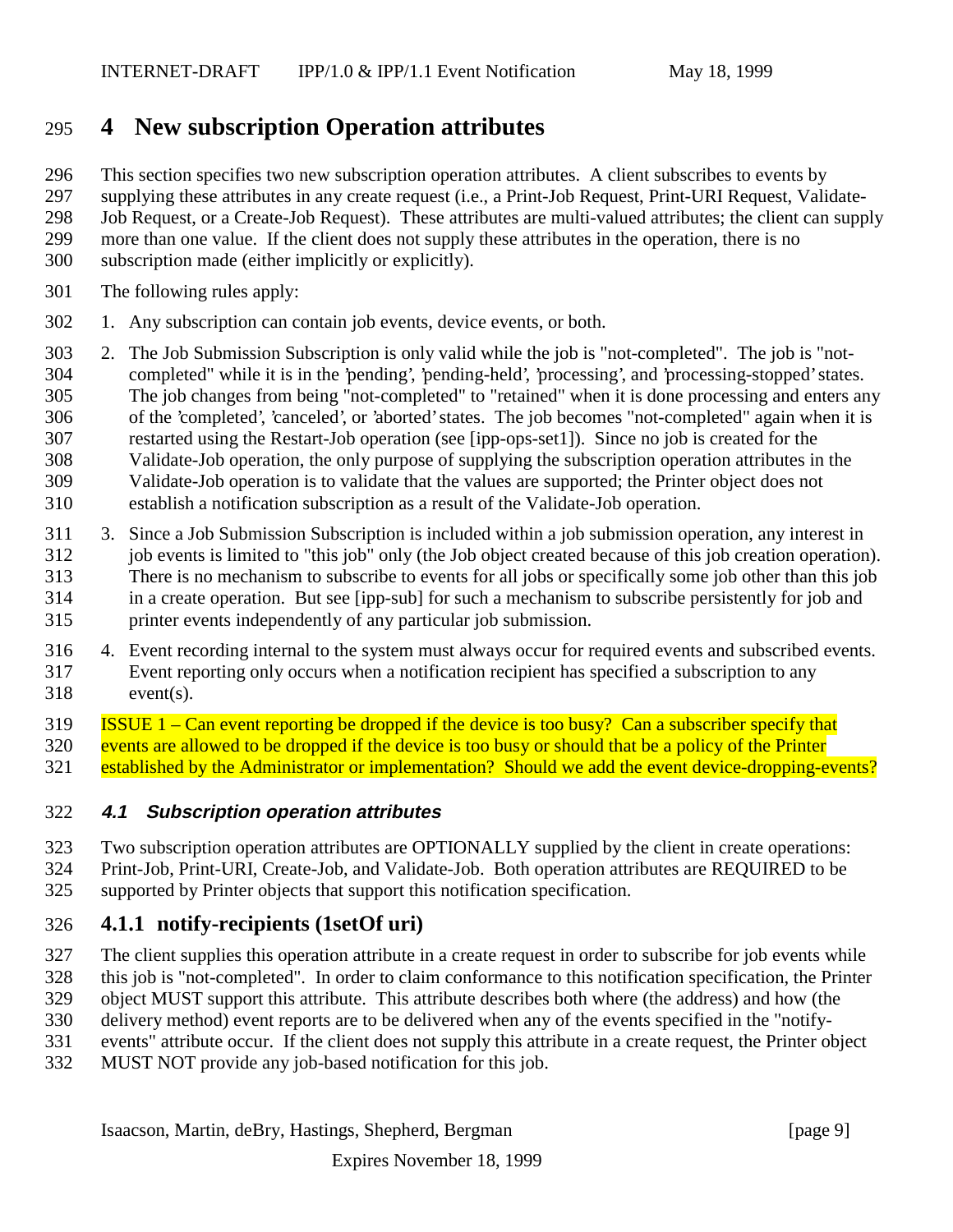- Some notification delivery methods (such as 'mailto') imply a fixed set of events, and so ignore the
- supplied values of "notify-events". These delivery methods may be used with other delivery methods
- that do not have such restrictions. Unless specified otherwise, a delivery method may be used with any
- event and an even may be used with any delivery method.
- IPP Printer objects MUST support the **'ipp-tcp-notify'** and **'ipp-udp-notify'** delivery methods in order to conform to this notification specification. Support of the other methods is OPTIONAL.
- Standard uriScheme values are:

- **'mailto':** a 'multipart/report' [RFC1892] message is sent via email to the specified email address. It MUST consist of both a "text/plain" part for display to a user and an 'application/ipp' part which is an event report that a program can process (see Section 5). This delivery method ignores the supplied values of the "notify-events" attribute and implies the 'job-completed' event (new state is 'completed', 'aborted', or 'canceled'). The notification recipient does not acknowledge receipt of the mail message.
- **'http'**: an IPP event report is sent using an HTTP POST to the indicated URL.
- ISSUE 2 Should we make the 'http' notification method (using POST) REQUIRED, instead of 'ipp-349 tcp-notify' and 'ipp-udp-notify'? Then we don't need to register anything for the two REQUIRED methods.
- **'ipp-tcp-notify':** (REQUIRED) an IPP event report is sent via a TCP/IP socket that is opened by the Printer object on the IP address specified in the URI using the specified port using the "host:port" HTTP convention. For example:
- ipp-tcp-notify://foo.com:6000
- If the port is omitted, the default port is TBD (see Registration of ipp-tcp-notify scheme for use with IPP). The "application/ipp" event report content format is used for this method (see Section 5).
- The event recipient does not respond or acknowledge the event report.
- **'snmpv1-notify':** an event report is sent as an SNMPv1 trap to the host specified as the address in the URI. The notification recipient does not acknowledge receipt of the notification event report (trap).
- **'snmpv2-notify':** an event report is sent as an SNMPv2 inform to the host specified as the address in the URI. The notification recipient does acknowledge receipt of the notification event report (inform).
- **'snmpv3-notify':** an event report is sent as an SNMPv3 inform to the host specified as the address in the URI. The notification recipient does acknowledge receipt of the notification event report (inform).
- ISSUE 3 Is SNMP support even necessary?
- **'ipp-udp-notify':** (REQUIRED) an IPP event report is sent via a UDP datagram that is opened by the Printer object on the IP address specified in the URI using the specified port using the "host:port" HTTP convention. For example: ipp-udp-notify://bar.com:6000
	-
- If the port is omitted, the default port is TBD (see Registration of ipp-udp-notify scheme for use with IPP). The UDP datagram contains the "application/ipp" event report content format (see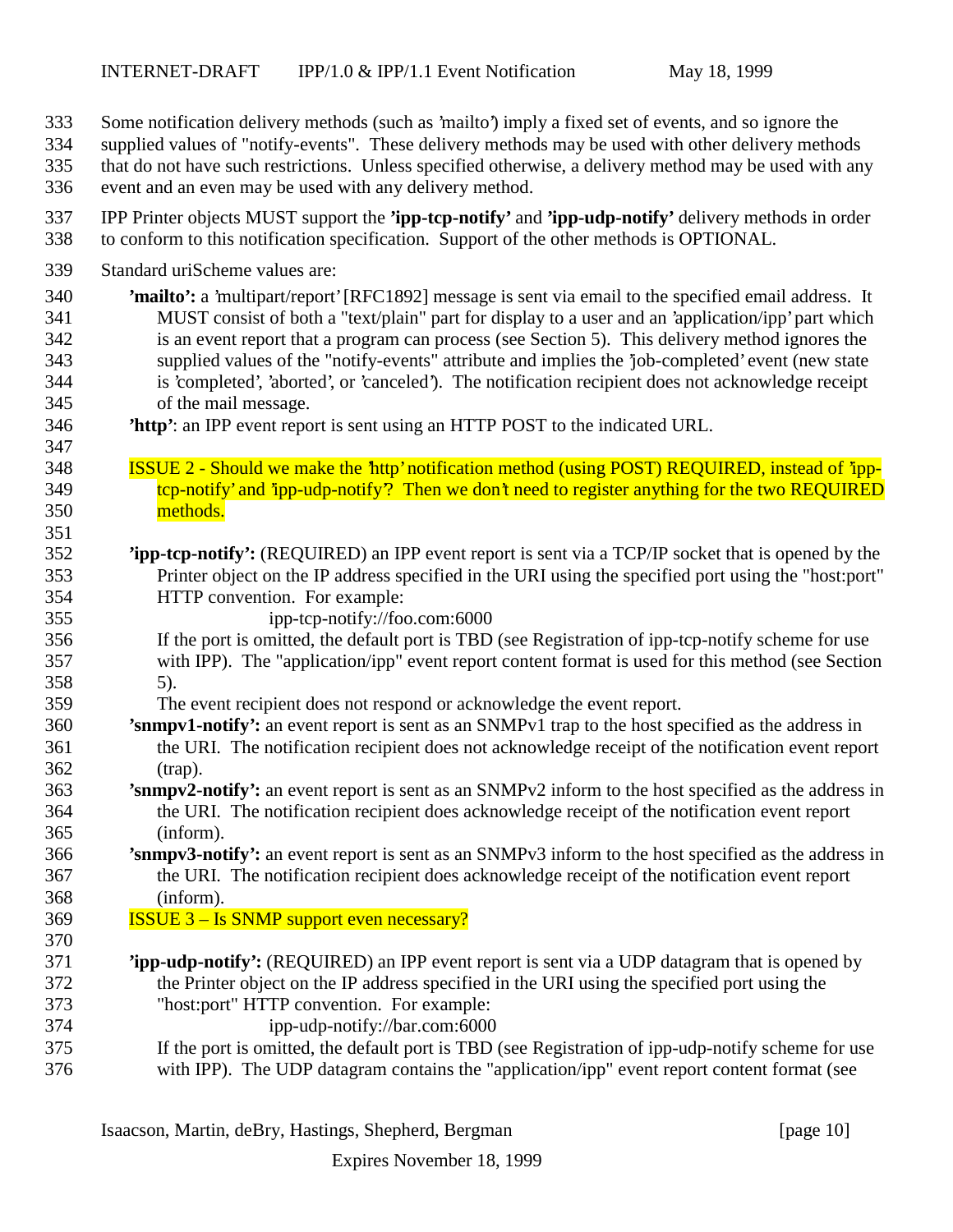| 377                                                                | Section 5). The notification recipient does not acknowledge receipt of the notification event                                                                                                                                                                                                                                                                                                                                                                                                                                                                                                                     |
|--------------------------------------------------------------------|-------------------------------------------------------------------------------------------------------------------------------------------------------------------------------------------------------------------------------------------------------------------------------------------------------------------------------------------------------------------------------------------------------------------------------------------------------------------------------------------------------------------------------------------------------------------------------------------------------------------|
| 378                                                                | report.                                                                                                                                                                                                                                                                                                                                                                                                                                                                                                                                                                                                           |
| 379                                                                | 'ndps-notify': an IPP event report is sent via NDPS notification mechanism. See ???.                                                                                                                                                                                                                                                                                                                                                                                                                                                                                                                              |
| 380                                                                | <b>ISSUE 4 - Need reference to NDPS documentation. Also need more description here, such as</b>                                                                                                                                                                                                                                                                                                                                                                                                                                                                                                                   |
| 381                                                                | which end opens, does the recipient acknowledge, and any salient information about the                                                                                                                                                                                                                                                                                                                                                                                                                                                                                                                            |
| 382<br>383<br>384<br>385<br>386<br>387<br>388<br>389<br>390<br>391 | transport.<br>'sense-notify': an event report is sent as a SENSE UDP datagram [sense] that is opened by the<br>Printer object or notification service on the IP address specified in the URI using the specified<br>port using the "host:port" HTTP convention. The notification recipient does acknowledge<br>receipt of the notification event report.<br>ISSUE 5 - Can we get rid of most of these notification methods? Having a large number means that we<br>don't have much interoperability.<br>If the client specifies a "notify-recipients" URI scheme that is not supported by the device, the Printer |
| 392<br>393<br>394<br>395<br>396                                    | MUST return the [new] 'client-error-notify-uri-scheme-not-supported' in the IPP response in reply to the<br>create request.<br>ISSUE 6 - Which URL parameters should we mention (which like SLP) are removed before being used?                                                                                                                                                                                                                                                                                                                                                                                   |
| 397                                                                |                                                                                                                                                                                                                                                                                                                                                                                                                                                                                                                                                                                                                   |
| 398                                                                | 4.1.2 notify-events (1setOf type2 keyword)                                                                                                                                                                                                                                                                                                                                                                                                                                                                                                                                                                        |
| 399                                                                | The client OPTIONALLY supplies this operation attribute in a create request. In order to claim                                                                                                                                                                                                                                                                                                                                                                                                                                                                                                                    |
| 400                                                                | conformance to this notification specification, the Printer object MUST support this attribute. This                                                                                                                                                                                                                                                                                                                                                                                                                                                                                                              |
| 401                                                                | attribute identifies the events for which a notification event report is desired. If the client does not                                                                                                                                                                                                                                                                                                                                                                                                                                                                                                          |
| 402                                                                | supply this attribute in a create request, but does supply the "notify-recipients", the Printer object uses                                                                                                                                                                                                                                                                                                                                                                                                                                                                                                       |
| 403                                                                | the "notify-events-default" event value.                                                                                                                                                                                                                                                                                                                                                                                                                                                                                                                                                                          |
| 404                                                                | There are both job events and device events. Each job and device event is assigned a keyword to use in                                                                                                                                                                                                                                                                                                                                                                                                                                                                                                            |
| 405                                                                | this attribute and in the event report.                                                                                                                                                                                                                                                                                                                                                                                                                                                                                                                                                                           |
| 406                                                                | Standard event keyword values are:                                                                                                                                                                                                                                                                                                                                                                                                                                                                                                                                                                                |
| 407                                                                | See the values of the "job-trigger-events" Job Description attribute and the "device-trigger-events"                                                                                                                                                                                                                                                                                                                                                                                                                                                                                                              |
| 408                                                                | Printer Description attribute.                                                                                                                                                                                                                                                                                                                                                                                                                                                                                                                                                                                    |
| 409                                                                | <b>Event Report Content</b><br>$\overline{5}$                                                                                                                                                                                                                                                                                                                                                                                                                                                                                                                                                                     |
| 410                                                                | Some of the notification delivery methods dictate the event report content type to be used. For example,                                                                                                                                                                                                                                                                                                                                                                                                                                                                                                          |
| 411                                                                | 'mailto' uses "multipart/report" and 'http' and 'ipp-tcp-notify' use "application/ipp".                                                                                                                                                                                                                                                                                                                                                                                                                                                                                                                           |
| 412                                                                | Once a client's create request is successful, the device adds the "notify-recipients" and "notify-events"                                                                                                                                                                                                                                                                                                                                                                                                                                                                                                         |
| 413                                                                | attribute values to its subscription information on the Job object and returns the appropriate create                                                                                                                                                                                                                                                                                                                                                                                                                                                                                                             |
| 414                                                                | response. Subsequently, event reports are asynchronously sent based on the subscription information                                                                                                                                                                                                                                                                                                                                                                                                                                                                                                               |
| 415                                                                | stored by the device. The following descriptions give more detail on how the event reports are formed                                                                                                                                                                                                                                                                                                                                                                                                                                                                                                             |

for each type.

Isaacson, Martin, deBry, Hastings, Shepherd, Bergman [page 11]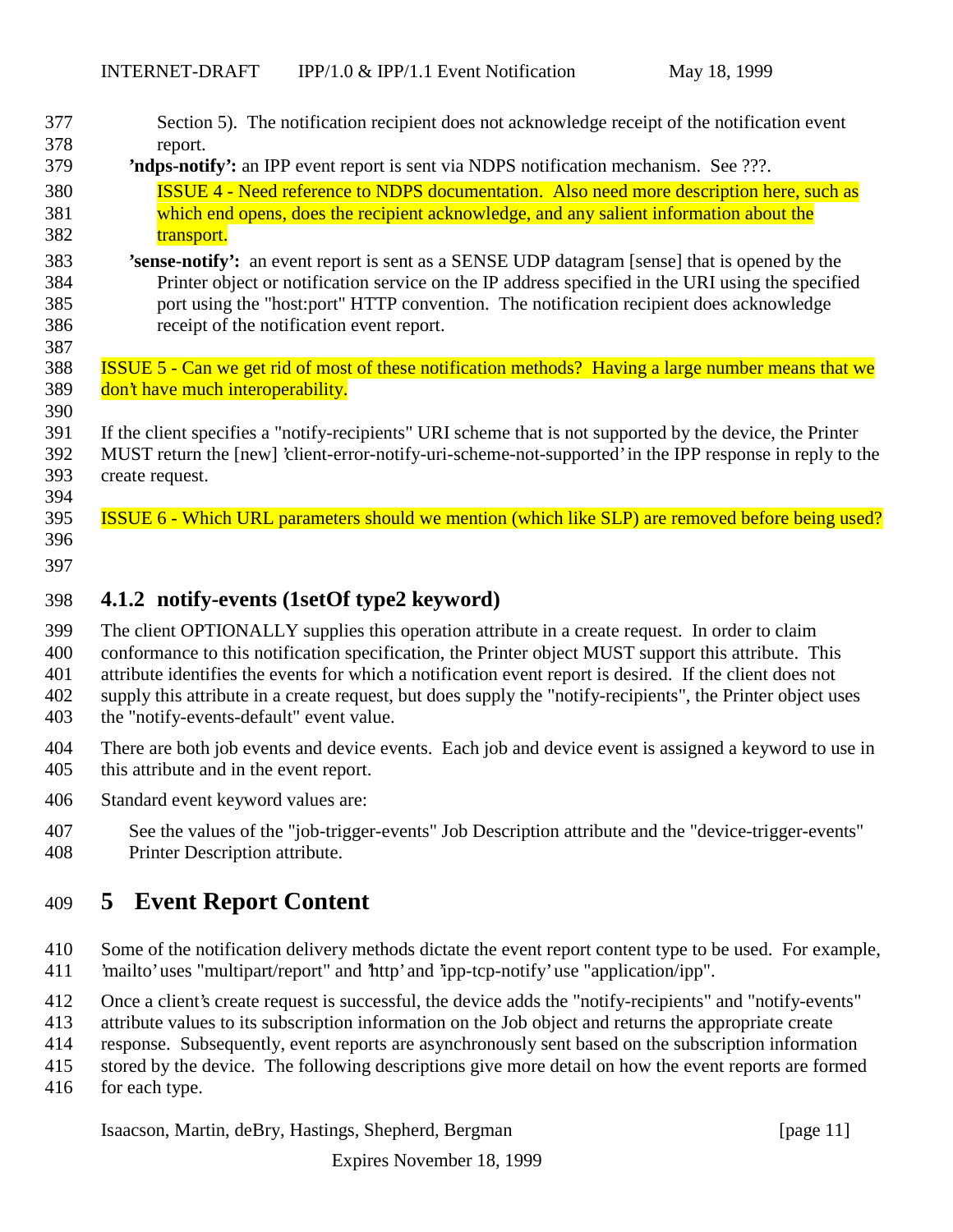| 417 |                                                                                                      |
|-----|------------------------------------------------------------------------------------------------------|
| 418 | Event reports are generated using the following content formats:                                     |
| 419 | 'application/ipp' - machine consumable event report content using the 'application/ipp' MIME         |
| 420 | media type [ipp-mod] using the Get-Job-Attributes response encoding for job events and Get-          |
| 421 | Printer-Attributes for device events. The attributes listed in section 5.1 are sent in an event      |
| 422 | report for job events. The attributes listed in section 5.2 are sent in an event report for device   |
| 423 | events. For any string in any event report, the charset and natural language rules that apply to all |
| 424 | IPP operations apply to the event report strings as well, since they are represented as operation    |
| 425 | responses. The event content is filled in as follows:                                                |
| 426 | <b>Response Parameters:</b>                                                                          |
| 427 | "version-number" - the same version number as returned in the create response.                       |
| 428 | "status-code" parameter - the status code: 'basic-job-event' - 0x600 for job events, and             |
| 429 | basic-device-event' - 0x601 for device events.                                                       |
| 430 | "request-id" - 0, since there is no request to which this "response" is associated.                  |
| 431 |                                                                                                      |
| 432 | <b>ISSUE 7 - Should each subscription have a running event counter that increments by 1 so</b>       |
| 433 | that a notification recipient can detect events that arrive out of order? Should we put              |
| 434 | that counter into the 16-bit "request-id" field in the report?                                       |
| 435 |                                                                                                      |
| 436 | Operation attributes:                                                                                |
| 437 | "attributes-charset" and "attributes-natural-language" Operation attributes - the same               |
| 438 | charset and natural language as the response to the original create request.                         |
| 439 | "status-message" - is not sent as an Operation attribute (the "job-trigger-message" and              |
| 440 | "device-trigger-message" are sent in the Job Object Attributes and the Printer Object                |
| 441 | Attributes groups, respectively.                                                                     |
| 442 | <b>Unsupported Attributes Group:</b>                                                                 |
| 443 | Is not sent.                                                                                         |
| 444 | Job Object Attributes Group and Printer Object Attributes Group:                                     |
| 445 | See section 5.1 and 5.2, respectively.                                                               |
| 446 |                                                                                                      |
| 447 | 'text/plain' - human consumable event report content type. The text message SHOULD include           |
| 448 | information about the attributes in section 5.1 for job events or in section 5.2 for device events.  |
| 449 | If the charset to be used in the mail message is other than US-ASCII, the /charset parameter must    |
| 450 | be included in the value of this content-type header and in the event report content [RFC2046].      |

### **5.1 Basic Job event report content**

This section lists the parameters and attributes that are included in the Basic Job event report content.

Additional job events can be registered which use the Basic Job Event report content. If additional

 attributes are needed, additional Job Event Report content formats will be defined and assigned a new status code to be used in the report in order to distinguish each report format. For example of another

Job Event Report content format, see [ipp-prog] for 'job-progress-events'.

- If notification is supported, the implementation MUST support the following REQUIRED job object
- attributes, MUST support the following CONDITIONAL job object attributes, if the condition is true,
- and MAY support the following OPTIONAL job object attributes. Any of the following Job
- Description attributes that are supported MUST be included in an event report. All job event reports

Isaacson, Martin, deBry, Hastings, Shepherd, Bergman [page 12]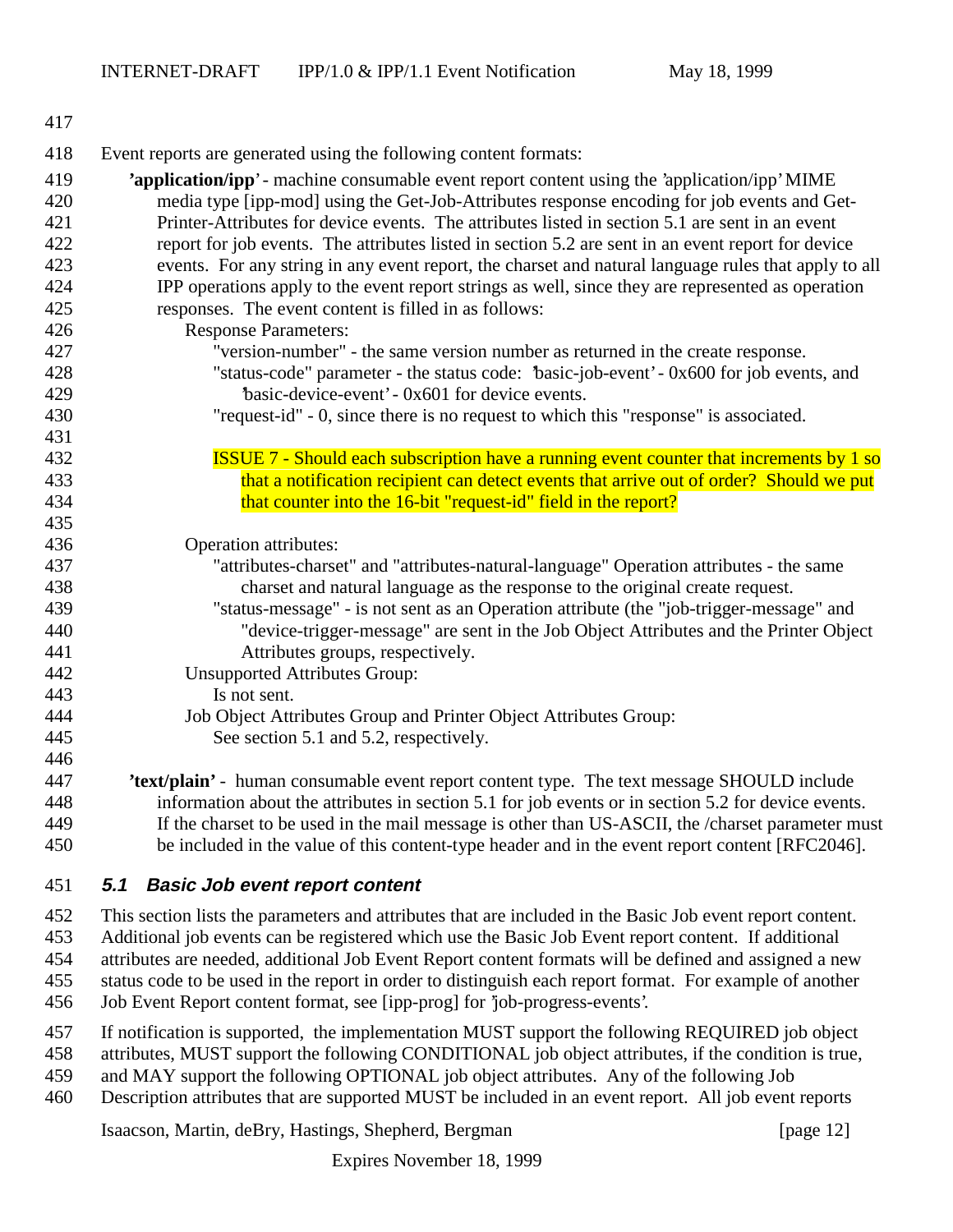| Job object parameter/attribute                          | REQUIRED<br>IN REPORT? | reference         |
|---------------------------------------------------------|------------------------|-------------------|
| version-number                                          | REQUIRED               | [ipp-mod] $3.1.1$ |
| status-code (with the value:<br>$basic-job-event(600))$ | REQUIRED               | [ipp-mod] $3.1.1$ |
| request-id (with a 0 value)                             | REQUIRED               | [ipp-mod] $3.1.1$ |
| job-printer-uri (uri)                                   | REQUIRED               | [ipp-mod] $4.3.3$ |
| $job-id$ (integer( $1:MAX$ ))                           | REQUIRED               | [ipp-mod] $4.3.2$ |
| job-trigger-events<br>(1setOf type2 keyword)            | REQUIRED               | 6.1               |
| job-trigger-message* (text(255))                        | CONDITIONAL            | $6.4$             |
| job-trigger-time (integer(1:MAX))                       | REQUIRED               | 6.5               |
| job-trigger-date-time (dateTime)                        | RECOMMENDED            | 6.6               |
| job-state (type1 enum)                                  | REQUIRED               | [ipp-mod] $4.3.7$ |
| previous-job-state (type1 enum)                         | REQUIRED               | 6.7               |
| job-state-reasons<br>(1setOf type2 keyword)             | REQUIRED               | [ipp-mod] $4.3.8$ |
| previous-job-state-reasons<br>(1setOf type2 keyword)    | REQUIRED               | 6.8               |
|                                                         | CONDITIONAL            | $[ipp-sub]$ 4.2   |

MUST use the Get-Job-Attributes response syntax. The Basic Job Event Report MUST include the

Conditional attributes in the event report:

 \*If "status-message" is supported as an Operation attribute in operation responses, then "job-trigger-message" MUST be supported in the event report content.

\*\* If Job Independent Subscriptions [ipp-sub] is implemented and the event report is caused by an

independent subscription request, the "subscription-id" MUST be supplied in the event report content.

If the values of any of the attributes sent in an event report content are not known, the value sent in the

 report content is the out-of-band 'unknown' value, rather than omitting the attribute. See [ipp-mod] section 4.1.

Isaacson, Martin, deBry, Hastings, Shepherd, Bergman [page 13]

Expires November 18, 1999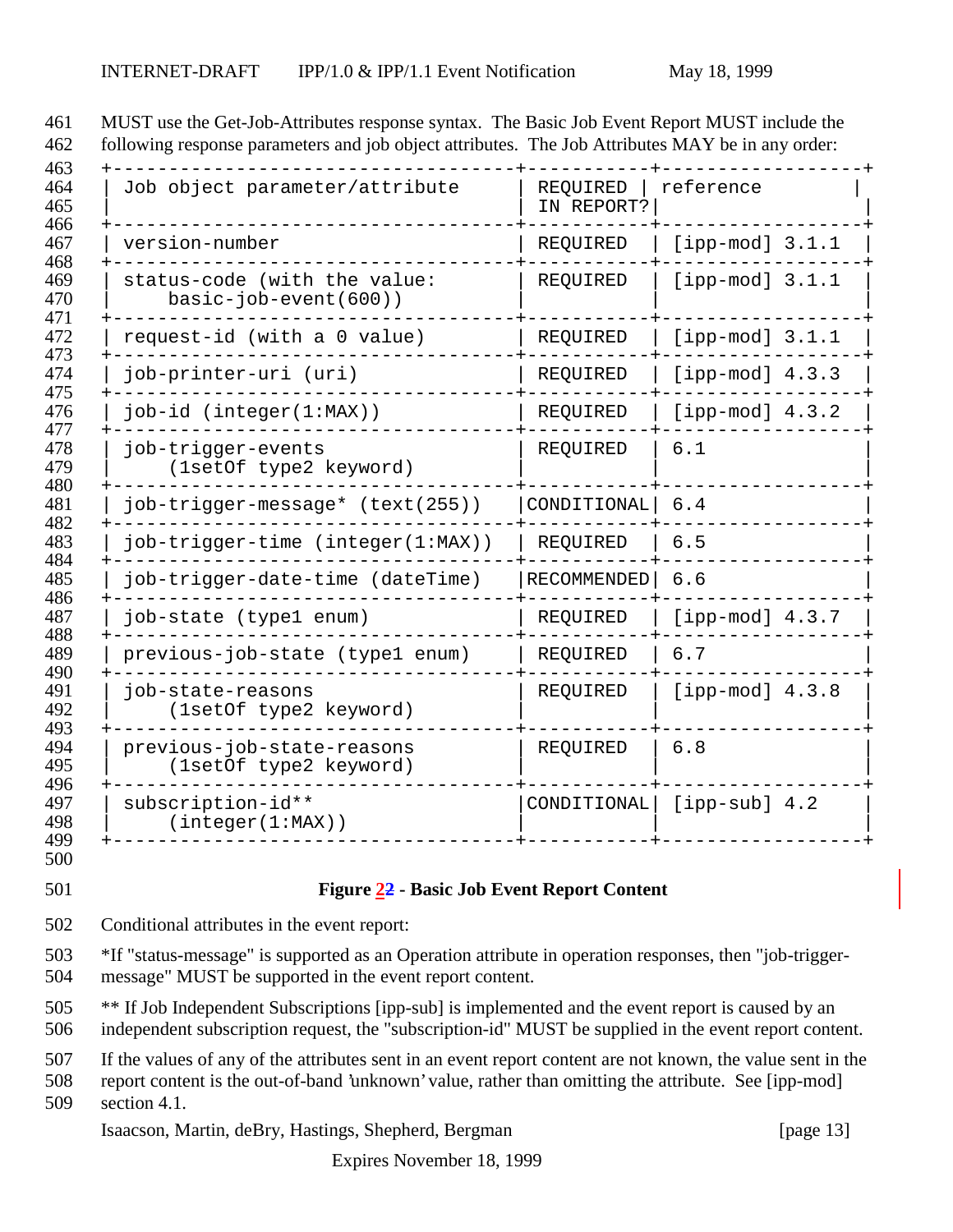#### **5.2 Basic Device event report content**

This section lists the parameters and attributes that are included in the Basic Device event report content.

Additional device events can be registered which use the Basic Job Event report content. If additional

 attributes are needed, additional Device Event report content formats will be registered and assigned a new status code to be used in the report in order to distinguish each report format.

If notification is supported, the implementation MUST supported the following REQUIRED attributes,

MUST supported the following CONDITIONAL job object attributes, if the condition is true, and MAY

supported the following OPTIONAL Printer object attributes in any device event report. Any of the

following Printer Description attributes that are supported MUST be included in an event report. All

 device event reports MUST use the Get-Printer-Attributes response syntax. The Basic Device Event Report MUST include the following response parameters and Printer object attributes. The Printer

- 
- Attributes MAY be in any order:

| Printer object paramater/attribute                       | REQUIRED<br>IN REPORT? | reference          |
|----------------------------------------------------------|------------------------|--------------------|
| version-number                                           | REQUIRED               | [ipp-mod] $3.1.1$  |
| status-code (with the value:<br>basic-device-event(601)) | REQUIRED               | [ipp-mod] $3.1.1$  |
| request-id (with a 0 value)                              | REQUIRED               | [ipp-mod] $3.1.1$  |
| printer-uri-supported (uri)                              | REQUIRED               | [ipp-mod] $4.4.1$  |
| device-trigger-events<br>(1setOf type2 keyword)          | REQUIRED               | 7.1                |
| device-trigger-message* (text(255)) CONDITIONAL          |                        | 7.2                |
| device-trigger-time<br>(integer(1:MAX))                  | REQUIRED               | 7.3                |
| device-trigger-date-time (dateTime)                      | OPTIONAL               | 7.4                |
| printer-state (typel enum)                               | REQUIRED               | $[ipp-mod]$ 4.4.10 |
| previous-printer-state (typel enum)                      | REQUIRED               | 7.5                |
| printer-state-reasons<br>(1setOf type2 keyword)          | REQUIRED               | [ipp-mod] $4.4.11$ |
| previous-printer-state-reasons<br>(1setOf type2 keyword) | REQUIRED               | 7.6                |
| subscription-id** (integer(1:MAX))                       | CONDITIONAL            | $[ipp-sub]$ 4.2    |

#### **Figure 33 - Basic Device Event Report Content**

Isaacson, Martin, deBry, Hastings, Shepherd, Bergman [page 14]

Expires November 18, 1999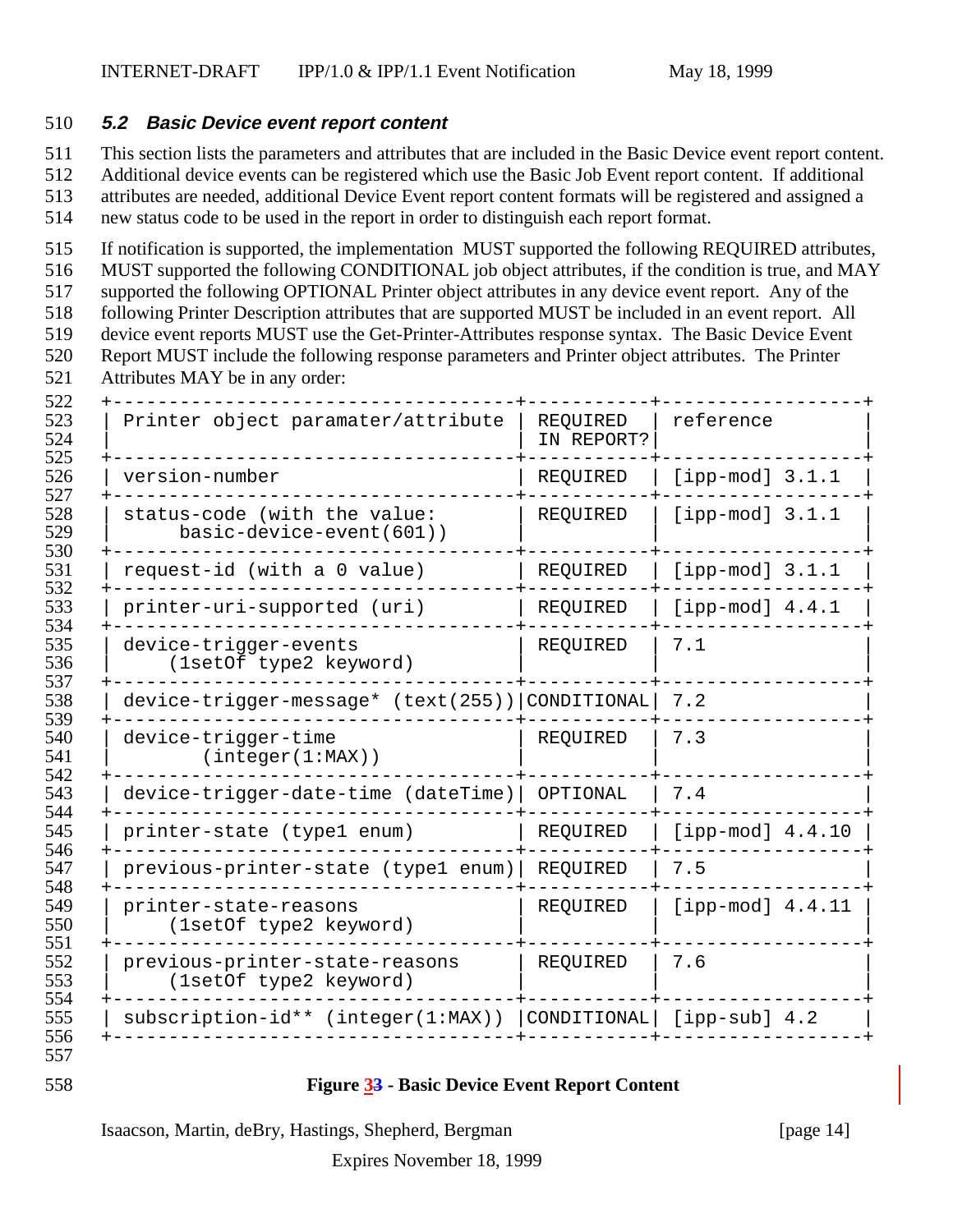- Conditional attributes in the event report:
- \* If "status-message" is supported as an Operation attribute in operation responses, then "device-trigger-message" MUST be supported in the event report content.
- \*\* If Job Independent Subscriptions [ipp-sub] is implemented and the event report is caused by an independent subscription request, the "subscription-id" MUST be supplied in the event report content.
- If the values of any of the attributes sent in an event report content are not known, the value sent in the
- report content is the out-of-band 'unknown' value, rather than omitting the attribute. See [ipp-mod] section 4.1.

# **6 Job Description Attributes**

The following Job Description attributes are defined for use with notification:

#### **6.1 notify-recipients (1setOf uri)**

- This REQUIRED attribute describes both where (the address) and how (the delivery method) event
- reports are to be delivered when any of the events specified in the "notify-events" attribute occur. The
- Printer object MUST populate this Job Description attribute from the corresponding Operation attribute
- supplied by the client in the create request. See section 4.1.1 for more description of this attribute.

### **6.2 notify-events (1setOf type2 keyword)**

- This REQUIRED attribute identifies the events for which a notification event report is desired for this 576 job. The Printer object MUST populate this Job Description attribute from the corresponding Operation
- attribute supplied by the client in the create request. If the client does not supply this attribute in a create
- request, but does supply the "notify-recipients" attribute, the Printer object populates this attribute with
- the notify-events-default' event value. See section 4.1.2 for more description of this attribute.

### **6.3 job-trigger-events (1setOf type2 keyword)**

- This REQUIRED attribute indicates the most recent job event(s) that occurred for this job. Multiple values MAY be used when more than one event occurs at the same time. In order to claim conformance to this notification specification, the Printer object MUST support this Job Description attribute. The Printer object supplies this attribute in every job event report that it sends to a notification recipient. This attribute is also available to any client using a Get-Job-Attributes or Get-Jobs operation for this job. The first job event for a job is the 'job-created' event, so this Job Description attribute always has a value.
- 
- 
- A Printer MUST support the events indicated as "REQUIRED". The standard keyword values are:
- **'none':** REQUIRED no notifications of any events (an IPP object can use this value to indicate that it is configured not to support event notification; a client would not subscribe to this event).
- **'job-created'**: REQUIRED the Printer object has accepted the create operation and the job's "job- time-at-creation" attribute value is set (i.e., when the job is created no matter whether it puts the 594 job in the 'pending' or 'pending-held' or 'processing' states). The IPP Printer MUST record this event.

Isaacson, Martin, deBry, Hastings, Shepherd, Bergman [page 15]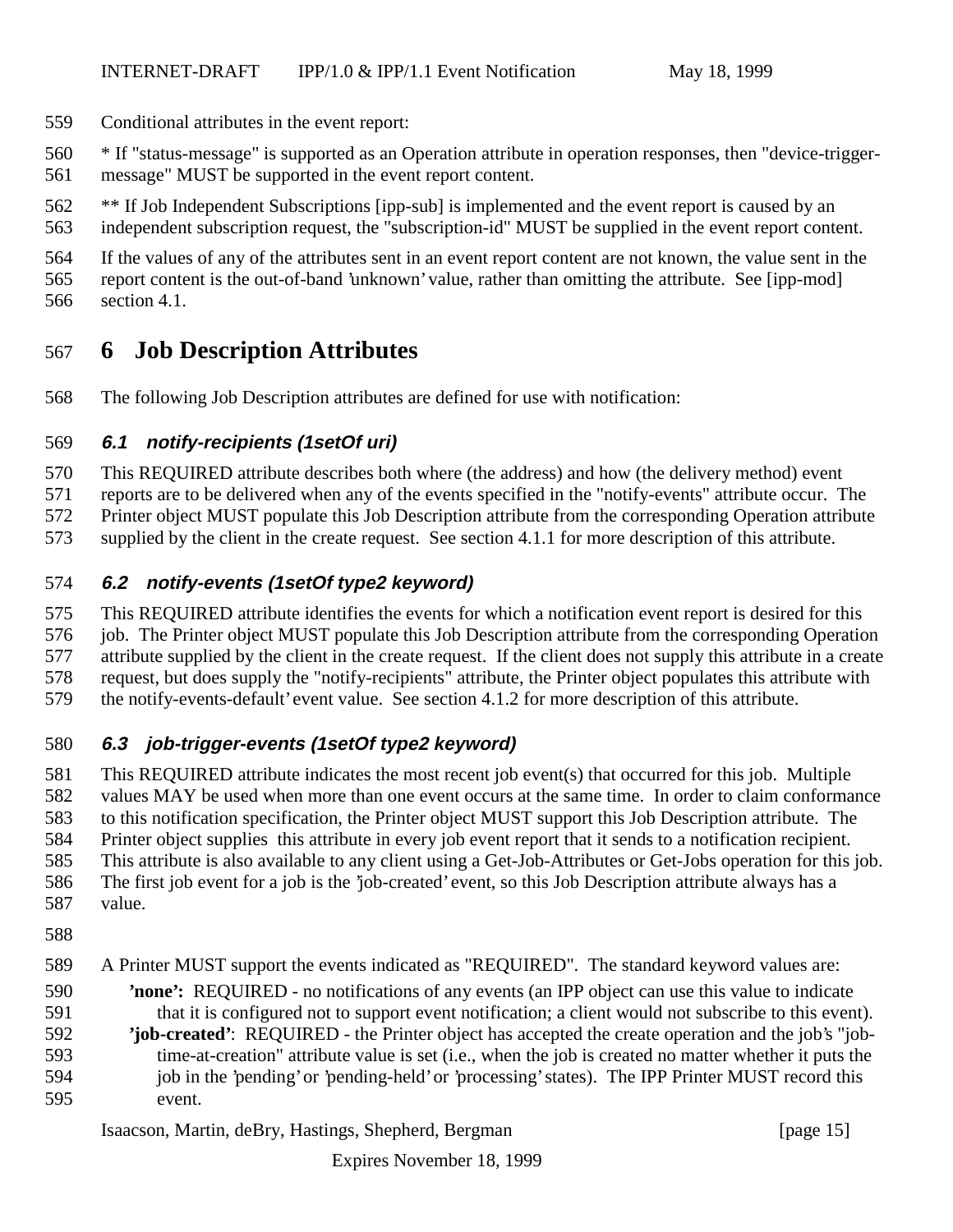- **'job-completed'**: REQUIRED the job has reached one of the completed states, i.e., the value of the job's "job-state" attribute has changed to: 'completed', 'aborted', or 'canceled'. The job's "time-at- completed" and/or "date-time-at-completed" attributes are set. The IPP Printer MUST record this event.
- **Issue 8 Should there be more job attributes in the 'job-completed' event report, such as** "impressions-completed" and "sheets-completed"?
- **'job-state-changed'**: the job has changed from any state to any other state, except to any of the "completed" job states, i.e., the value of the job's "job-state" attribute changes to any value, except 'completed', 'aborted', or 'canceled'. Therefore, this event include neither the 'job-created' nor the 'job-completed' event. A client that wants to subscript to all job state changes, including creation and completion, includes the 'job-created', 'job-changed', and 'job-completed' in the notification subscription. When a job is finally removed from the Job History (see [ipp-mod] 4.3.7.1) no event is generated, i.e., neither a 'job-state-changed' event nor a 'job-purged' event is generated.
- **'job**-**state-reasons-changed'**: one or more values have been added to or removed from the Job's "job-state-reasons" attribute, such as 'job-queued' or 'job-printing'. This event often happens at the same time as a 'job-state-changed' or job-completed' event, but can also happen when there is no change in job state. This event is REQUIRED to be recorded if the job-state-reason is an error.
- **'job-purged'**: when a 'not-completed' job was purged from the printer using the Purge-Jobs operation. No event, including this event is generated when a job is aged out of the Job History.
- ISSUE 9 any other events that are REQUIRED?

#### 

### **6.4 job-trigger-message (text(255))**

 This OPTIONAL attribute provides a short textual description of the most recent job event(s). The "job- trigger-events" attribute is intended for use by automata, and the "job-trigger-message" is intended for the human end user. If job-trigger-events is multi-valued, then it is left up to the implementation if it concatenates event messages or combines the events to provide a single message.

 If the Printer object supports the "job-trigger-message" Job Description attribute, the Printer object MUST be able to generate this message in any of the natural languages identified by the Printer object's "generated-natural-language-supported" attribute (see the "attributes-natural-language" operation attribute specified in [ipp-mod] section 3.1.4.1). As described in [ipp-mod] section 3.1.4.1 for any returned 'text' attribute, if there is a choice for generating this message, the Printer object uses the natural language indicated by the value of the "attributes-natural-language" in the client create request if supported, otherwise the Printer object uses the value in the Printer object's own "natural-language-

configured" attribute.

### **6.5 job-trigger-time (integer(MIN:MAX))**

This REQUIRED attribute indicates the point in time specified in seconds since the device was last

- started at which the most recent job event occurred for this job. In order to populate this attribute, the
- Printer object uses the value in its "printer-up-time" attribute at the time the event occurred. Since the

Isaacson, Martin, deBry, Hastings, Shepherd, Bergman [page 16]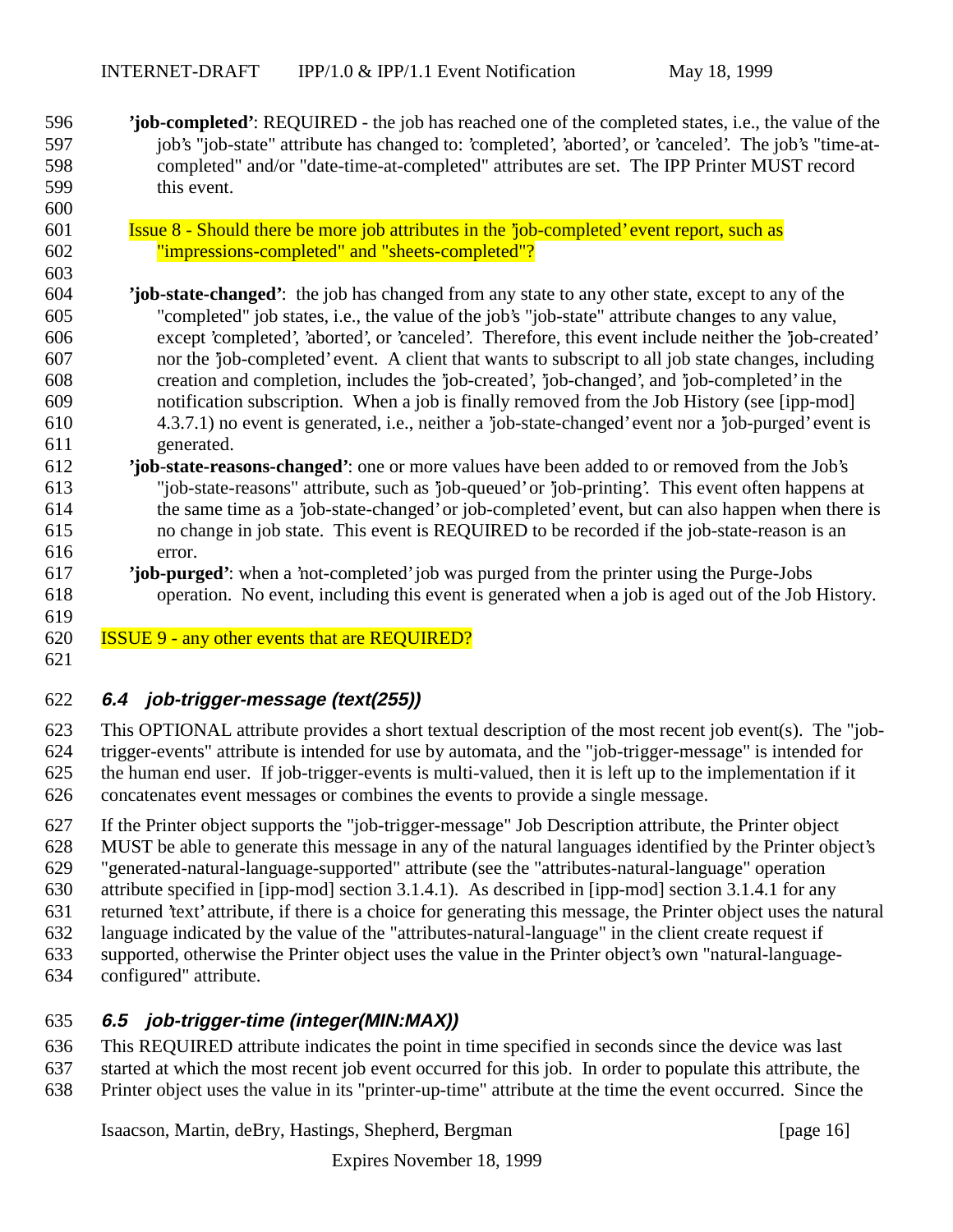- device could support persistent jobs, a value of zero or less is available to show that the last event occurred before the last device restart.
- In order to claim conformance to this notification specification, the Printer object MUST support this
- Job Description attribute. The Printer object MUST supply this attribute in every event report that it
- sends to a notification recipient. This attribute is also available to any client using a Get-Job-Attributes
- or Get-Jobs operation for this job. The first job event for a job is the 'job-received' event when the job is
- created. Therefore, this job attribute always has a value.
- If IPP Printers relay jobs to other IPP Printers, the time of the event is intended to be at the IPP Printer
- object at which the event occurred, not subsequent times of relaying jobs in the forward direction or
- relaying notification event reports in the reverse direction. Therefore, each Printer along the
- request/response path MUST adjust the values of the time tick attributes accordingly.

# **6.6 job-trigger-date-time (dateTime)**

- This OPTIONAL attribute indicates the point in time at which the most recent job event occurred for
- this job. In order to claim conformance to this notification specification, the Printer object MUST
- support this Job Description attribute if it also supports the "printer-current-time" Printer Description
- attribute (which also requires a date). The Printer object MUST supply this attribute in every event
- report that it sends to a notification recipient, if it supports this attribute. This attribute is also available
- to any client using a Get-Job-Attributes or Get-Jobs operation for this job. The first job event for a job
- is the 'job-received' event when the job is created. Therefore, this job attribute always has a value.
- If IPP Printers relay jobs to other IPP Printers, the time of the event is intended to be at the IPP Printer
- object at which the event occurred, not subsequent times of relaying jobs in the forward direction or
- relaying notification event reports in the reverse direction. However, since the date and time are
- absolute, each Printer does not need to change the values of the dateTime attributes as they are passed
- along the request/response path.

# **6.7 previous-job-state (type1 enum)**

 This REQUIRED attribute contains the previous state of the job, i.e., the value of the job's "job-state" attribute before the event occurred. See [ipp-mod] section 4.3.7 for the description of the values for this attribute. In an event report, the "job-state" attribute contains the current state of the job, i.e., the state of the job after the event occurred. This attribute is also available to any client using a Get-Job-Attributes or Get-Jobs operation for this job.

# **6.8 previous-job-state-reasons (1setOf type2 keyword)**

- This REQUIRED attribute contains the previous values of the job's "job-state-reasons" attribute, i.e., the values before the event occurred. See [ipp-mod] section 4.3.8 for the description of the values for this attribute. In an event report, the "job-state-reasons" attribute contains the current values of the job's "job-state-reasons" attribute, i.e., the values after the event occurred. This attribute is also available to any client using a Get-Job-Attributes or Get-Jobs operation for this job.
-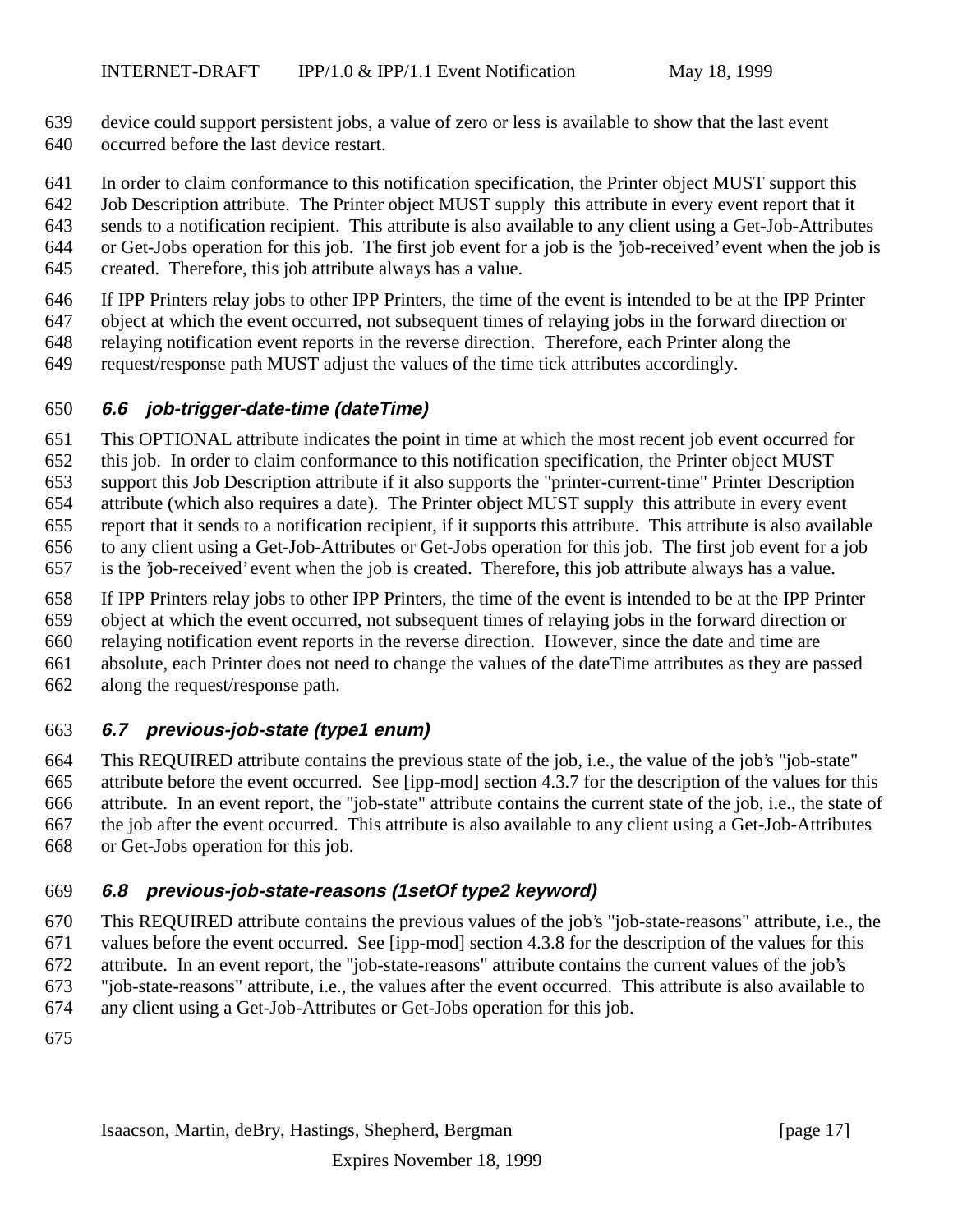# **7 Printer Description Attributes**

The following Printer Description attributes are defined for use with notification:

### **7.1 device-trigger-events (1setOf type2 keyword)**

 This attribute indicates the most recent device event(s) that occurred for this device. Multiple values MAY be used when more than one event occurs at the same time. In order to claim conformance to this notification specification, the Printer object MUST support this Printer Description attribute. The Printer object supplies this attribute in every device event report that it sends to a notification recipient. This attribute is also available to any client using a Get-Printer-Attributes request for this Printer object. The first device event for a device is 'powered-up', so this printer attribute always has a value. When all the Job Submission Subscriptions from a particular notification recipient on a device expire, and that recipient has no Job Independent Subscriptions on this device, the device event reports are no longer sent to that notification recipient.

- 
- A Printer MUST support the events indicated as "REQUIRED". The standard keyword values are: Device-report events include: **'none'** - REQUIRED - no notification of any events (an IPP object can use this value to indicate that it is configured not to support event notification; a client would not subscribe to this
- event. **'device-state-change'** - REQUIRED - the device changed state, i.e., the value of the Printer's "printer-state" attribute changed.
- **'device**-**state-reason-changed'** one or more values have been added to or removed from the Printer's "printer-state-reasons" attribute, such as 'moving-to-paused' or 'connecting-to-device'. This event is REQUIRED to be recorded if the job-state-reason is an error
- **'device-powered-up'** when the device is powered up.
- **'device-powering-down'**  when the device is being powered down.
- **'device-media-changed'** when the media loaded on a device has been changed. The client must check the media-ready attribute separately to find out what new media was loaded.
- **'device-config-changed'** when the configuration of a device has changed, e.g., any "xxx- supported" values or the Printer's "printer-is-accepting-jobs" attribute value has changed. The client would have to perform a Get-Printer-Attributes to find out the new attributes. This would be useful for GUI clients and drivers to update the available device capabilities to the user.
- **'ready-for-job'** when there is more than one client feeding a printer/server (fan-in), and the Printer may still printing but has acquired more buffer space to accept jobs. This event only occurs when the Printer did not have room to accept jobs previously.
- **'ready-for-just-in-time-job'** when a spooler is feeding more than one printer/server (fan-out), and the spooler holds jobs until a printer requests them, rather than committing jobs to devices before it is necessary. This event may be used for a printer to request a new job from any subscribers sufficiently ahead of time so that the device does not run out of work between jobs.
- 
-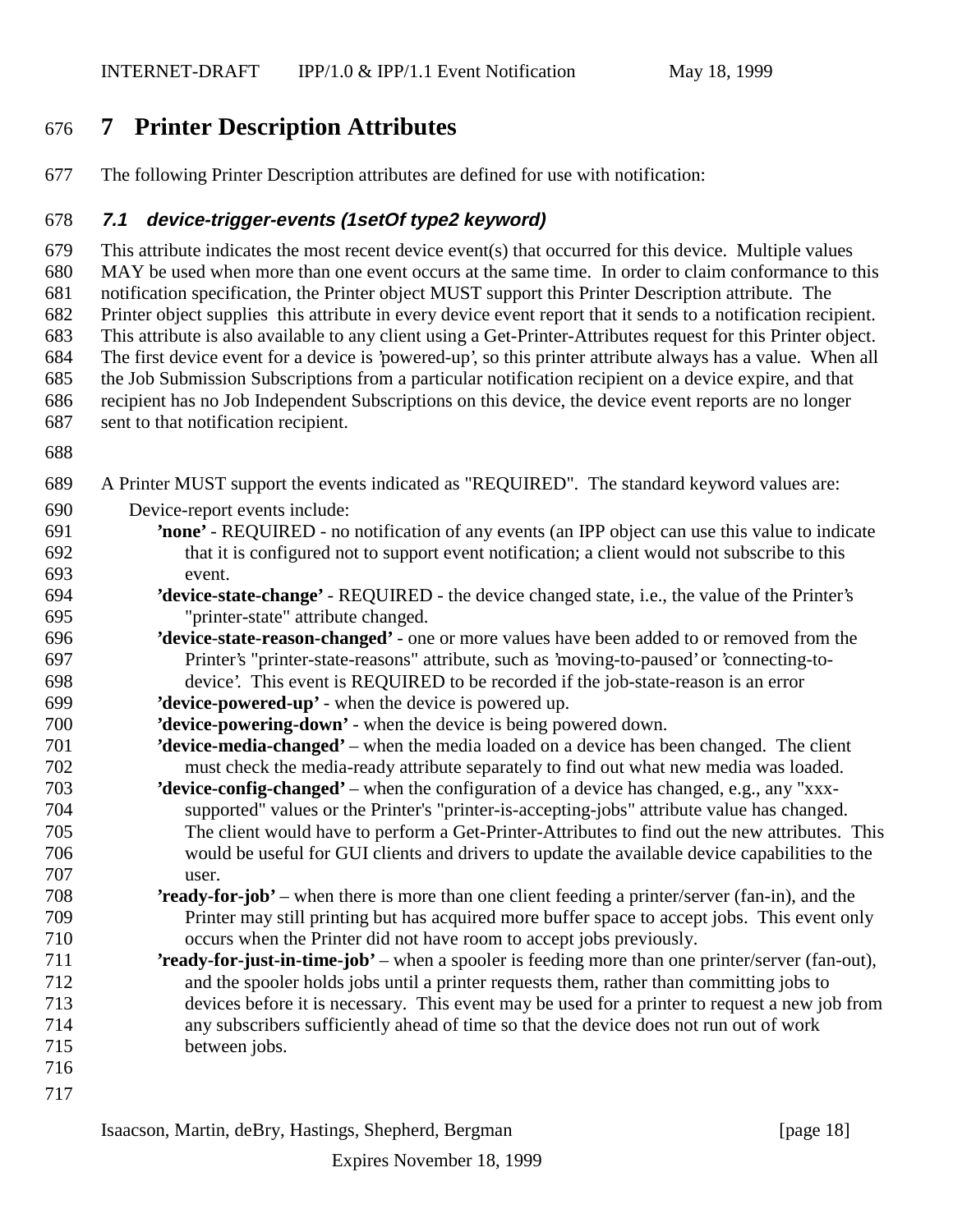#### 

#### **7.2 device-trigger-message (text(255))**

This OPTIONAL attribute provides a short textual description of the most recent device event(s). The

"device-trigger-events" attribute is intended for use by automata, and the "device-trigger-message" is

722 intended for the human end user. If device-trigger-events is multi-valued, then it is left up to the implementation if it concatenates event messages or combines the events to provide a single mes

implementation if it concatenates event messages or combines the events to provide a single message.

**ISSUE 10 - Ok if "device-trigger-message" stays as a single value while "device-trigger-event" is multi-**725 valued? When there are multiple codes, the message contains the concatenation of the messages or is a 726 combined message, depending on implementation.

- If the Printer object supports the "device-trigger-message" Printer Description attribute, the Printer
- object MUST be able to generate this message in any of the natural languages identified by the Printer

object's "generated-natural-language-supported" attribute (see the "attributes-natural-language"

operation attribute specified in [ipp-mod] section 3.1.4.1). As described in [ipp-mod] section 3.1.4.1 for

any returned 'text' attribute, if there is a choice for generating this message, the Printer object uses the

- natural language indicated by the value of the "attributes-natural-language" in the client create request if
- supported, otherwise the Printer object uses the value in the Printer object's own "natural-language-
- configured" attribute.

### **7.3 device-trigger-time (integer(MIN:MAX))**

This REQUIRED attribute indicates the point in time specified in seconds since the device was last

started at which the most recent printer event occurred for this device. In order to populate this attribute,

the Printer object uses the value in its "printer-up-time" attribute at the time the event occurred. Since

the device could possibly store its most recent event(s), a value of zero or less is available to show that

the last event occurred before the last device restart.

In order to claim conformance to this notification specification, the Printer object MUST support this

Printer Description attribute. The Printer object MUST supply this attribute in every event report that it

sends to a notification recipient. This attribute is also available to any client using a Get-Printer-

Attributes request for this Printer object. The first printer event for a Printer is when it is powered up.

Therefore, this printer attribute always has a value.

If IPP Printers relay jobs to other IPP Printers, the time of the event is intended to be at the IPP Printer

object at which the event occurred, not subsequent times of relaying jobs in the forward direction or

relaying notification event reports in the reverse direction.

### **7.4 device-trigger-date-time (dateTime)**

 This OPTIONAL attribute indicates the point in time at which the most recent printer event occurred for this device. In order to claim conformance to this notification specification, the Printer object MUST support this Printer Description attribute if it also supports the "printer-current-time" Printer Description attribute (which also requires a date). The Printer object MUST supply this attribute in every event report that it sends to a notification recipient, if it supports this attribute. This attribute is also available

to any client using a Get-Printer-Attributes request for this Printer object. The first printer event for a

Printer is when it is powered up. Therefore, this printer attribute always has a value.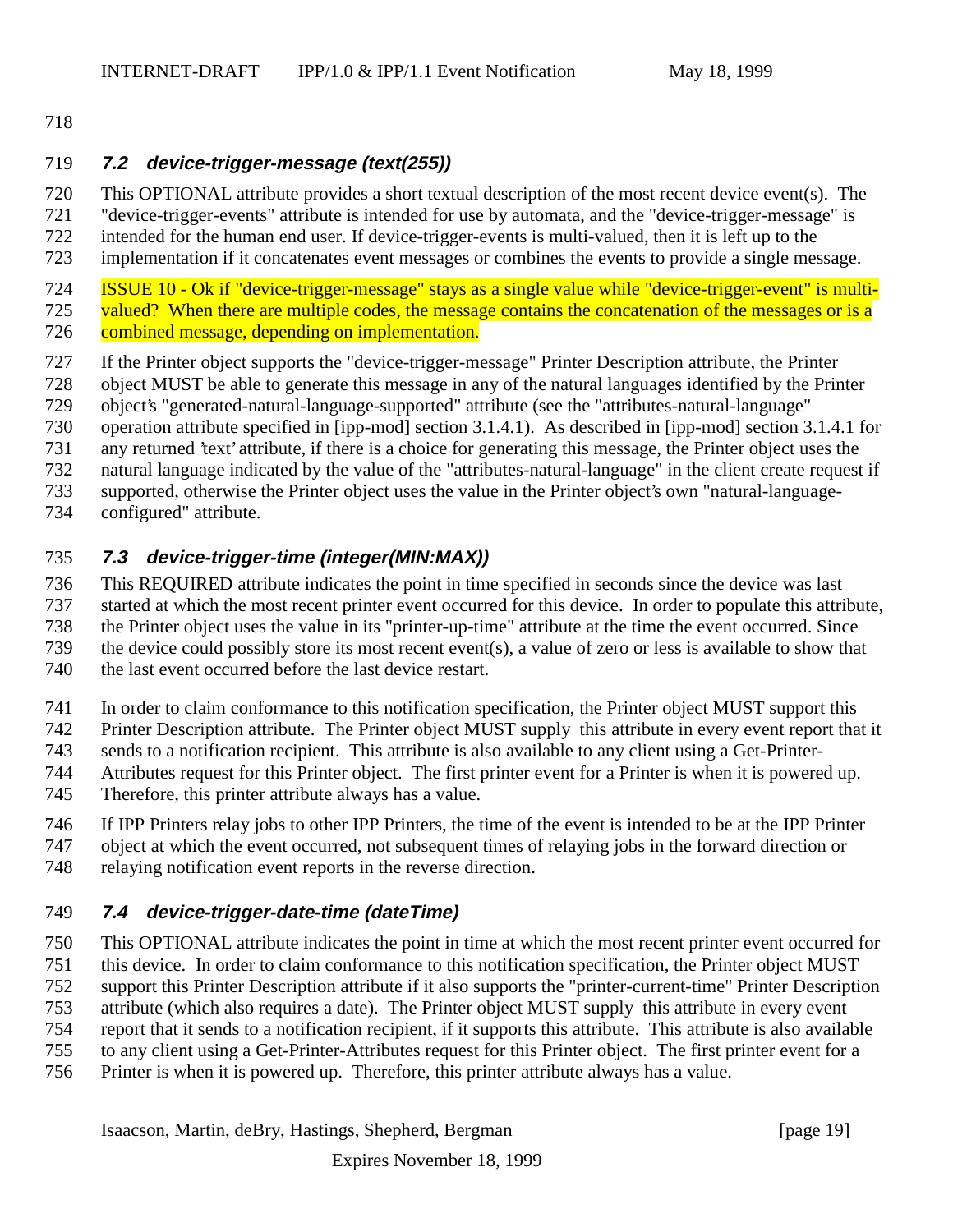If IPP Printers relay jobs to other IPP Printers, the time of the event is intended to be at the IPP Printer

object at which the event occurred, not subsequent times of relaying jobs in the forward direction or

relaying notification event reports in the reverse direction.

#### **7.5 previous-printer-state (type1 enum)**

This REQUIRED attribute contains the previous state of the device, i.e., the value of the Printer's

"printer-state" attribute before the event occurred. See [ipp-mod] section 4.4.11 for the description of

the values for this attribute. In an event report, the "printer-state" attribute contains the current state of

the device, i.e., the state of the device after the event occurred.

## **7.6 previous-printer-state-reasons (1setOf type2 keyword)**

This REQUIRED attribute contains the previous values of the job's "job-state-reasons" attribute, i.e., the

values of the Printer's "printer-state-reasons" attribute before the event occurred. See [ipp-mod] section

 4.4.12 for the description of the values for this attribute. In an event report, the "printer-state-reasons" attribute contains the current values of the device's "printer-state-reasons" attribute, i.e., the values after

the event occurred.

## **7.7 notify-recipients-schemes-supported (1setOf uriScheme)**

This attribute describes the notification delivery methods supported by this Printer object. Standard

values are defined in Section 4.1.1). In order to claim conformance to this notification specification, the

Printer object MUST support this Printer Description attribute.

### **7.8 notify-events-default (1setOf type2 keyword)**

 This attribute identifies the event values if the client does not supply the "notify-events" operation attribute. All the values in this attribute must also appear in the notify-events-supported attribute.

## **7.9 notify-events-supported (1setOf type2 keyword)**

This attribute identifies the events supported by this Printer object. In order to claim conformance to

this notification specification, the Printer object MUST support this Printer Description attribute.

Standard values are defined in Section 4.1.2.

# **8 Status Codes**

Add the following status code for handling the error in the "notify-recipients" operation attribute:

## **13.1.4.? client-error-uri-scheme-not-supported (0x04??)**

- The scheme of the client-supplied URI in a "notify-recipients" operation attribute in a create operation is
- not supported. See [ipp-mod] section 3.1.7.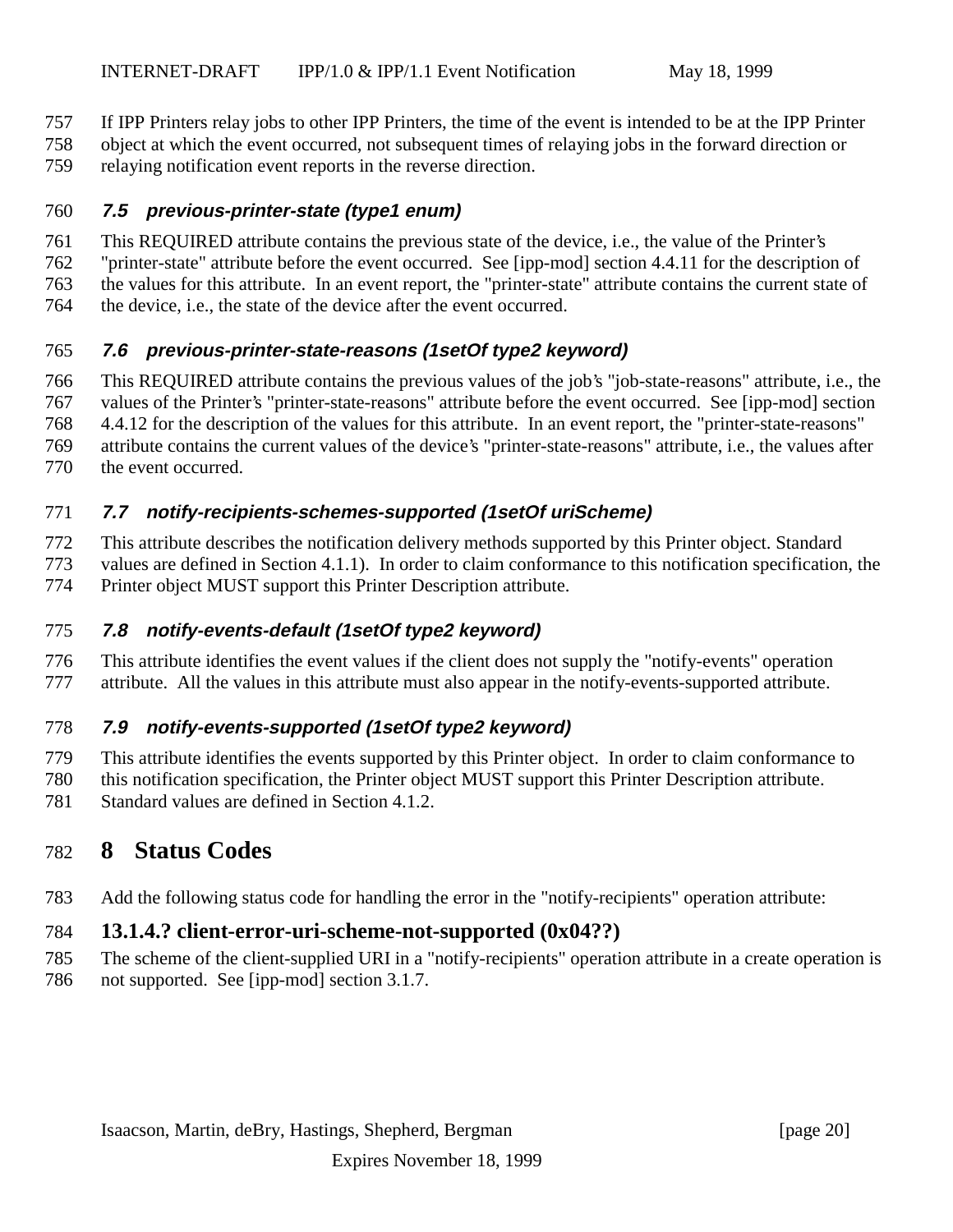# **9 References**

| 788                      | [draft-prtmib]                                                                                                                                             |
|--------------------------|------------------------------------------------------------------------------------------------------------------------------------------------------------|
| 789                      | Turner, R., "Printer MIB", <draft-ietf-printmib-mib-info-04.txt>, work in progress, January 22,</draft-ietf-printmib-mib-info-04.txt>                      |
| 790                      | 1999.                                                                                                                                                      |
| 791                      | [ipp-mod]                                                                                                                                                  |
| 792                      | deBry, R., , Hastings, T., Herriot, R., Isaacson, S., Powell, P., "Internet Printing Protocol/1.1:                                                         |
| 793                      | Model and Semantics", < draft-ietf-ipp-model-v11-02.txt>, work in progress, May 10, 1999.                                                                  |
| 794                      | [ipp-ops-set1]                                                                                                                                             |
| 795                      | Bergman, R., Hastings, T., Herriot R., Moore, P., "Internet Printing Protocol/1.0: Additional                                                              |
| 796                      | Optional Operations - Set 1", <ipp-ops-set1-990221.txt>, work in progress, February 21, 1999.</ipp-ops-set1-990221.txt>                                    |
| 797                      | [ipp-sub]                                                                                                                                                  |
| 798                      | Isaacson, S., Martin, J., deBry, R., Hastings, T., Shepherd, M., "Job Independent Subscriptions                                                            |
| 799                      | for IPP", <ipp-notification-printer-990517>, work in progress, May 17, 1999.</ipp-notification-printer-990517>                                             |
| 800                      | [ipp-prog]                                                                                                                                                 |
| 801                      | Hastings, T., Bergman, R., Lewis, H., "Proposed Job Progress Attributes for IPP", <ipp-job-< td=""></ipp-job-<>                                            |
| 802                      | prog-attr-990518.txt> work in progress, May 18, 1999.                                                                                                      |
| 803                      | [RFC1759]                                                                                                                                                  |
| 804                      | Smith, R., Wright, F., Hastings, T., Zilles, S., and Gyllenskog, J., "Printer MIB", RFC 1759,                                                              |
| 805                      | March 1995.                                                                                                                                                |
| 806                      | [RFC1892]                                                                                                                                                  |
| 807                      | Vaudreuil, G., "The Multipart/Report Content Type for the Reporting of Mail System                                                                         |
| 808                      | Administrative Messages, RFC 1892, January 1996.                                                                                                           |
| 809                      | [RFC2046]                                                                                                                                                  |
| 810                      | Multipurpose Internet Mail Extensions (MIME) Part Two: Media Types. N. Freed & N.                                                                          |
| 811                      | Borenstein. November 1996. (Obsoletes RFC1521, RFC1522, RFC1590), RFC 2046.                                                                                |
| 812                      | [RFC2119]                                                                                                                                                  |
| 813                      | S. Bradner, "Key words for use in RFCs to Indicate Requirement Levels", RFC 2119, March                                                                    |
| 814                      | 1997                                                                                                                                                       |
| 815                      | [RFC2566]                                                                                                                                                  |
| 816                      | deBry, R., , Hastings, T., Herriot, R., Isaacson, S., Powell, P., "Internet Printing Protocol/1.0:                                                         |
| 817                      | Model and Semantics", RFC 2566, April 1999.                                                                                                                |
| 818<br>819<br>820<br>821 | [sense]<br>Martin, J. et all., "System Event Notification System Environment (SENSE)",<br>ftp://ftp.pwg.org/pub/pwg/sense/, work in progress, Spring 1996. |
|                          |                                                                                                                                                            |

Isaacson, Martin, deBry, Hastings, Shepherd, Bergman [page 21]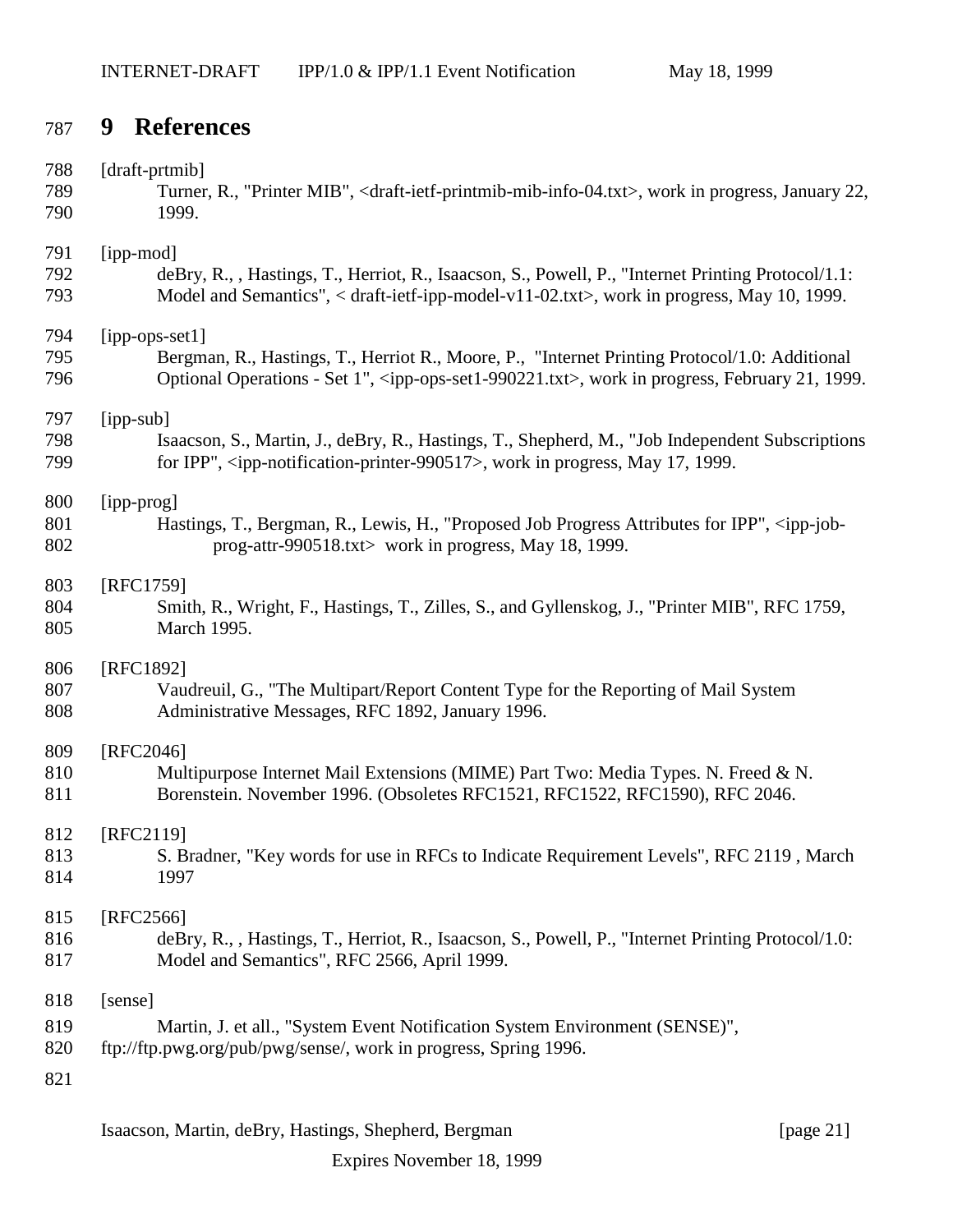| 822 | 10 | <b>Author's Addresses</b>          |
|-----|----|------------------------------------|
| 823 |    | Scott A. Isaacson (Editor)         |
| 824 |    | Novell, Inc.                       |
| 825 |    | 122 E 1700 S                       |
| 826 |    | Provo, UT 84606                    |
| 827 |    |                                    |
| 828 |    | Phone: 801-861-7366                |
| 829 |    | Fax: 801-861-2517                  |
| 830 |    | e-mail: sisaacson@novell.com       |
| 831 |    |                                    |
| 832 |    | <b>Tom Hastings</b>                |
| 833 |    | <b>Xerox Corporation</b>           |
| 834 |    | 737 Hawaii St. ESAE 231            |
| 835 |    | El Segundo, CA 90245               |
| 836 |    |                                    |
| 837 |    | Phone: 310-333-6413                |
| 838 |    | Fax: 310-333-5514                  |
| 839 |    | e-mail: hastings@cp10.es.xerox.com |
| 840 |    |                                    |
| 841 |    | Roger deBry                        |
| 842 |    | <b>Utah Valley State College</b>   |
| 843 |    | Orem, UT 84058                     |
| 844 |    |                                    |
| 845 |    | Phone: (801) 222-8000              |
| 846 |    | EMail: debryro@uvsc.edu            |
| 847 |    |                                    |
| 848 |    | <b>Jay Martin</b>                  |
| 849 |    | e-mail: jkm@underscore.com         |
| 850 |    |                                    |
| 851 |    | Michael Shepherd                   |
| 852 |    | Xerox Corporation                  |
| 853 |    | 800 Phillips Road MS 128-51E       |
| 854 |    | Webster, NY 14450                  |
| 855 |    |                                    |
| 856 |    | Phone: 716-422-2338                |
| 857 |    | Fax: 716-265-8871                  |
| 858 |    | e-mail: mshepherd@crt.xerox.com    |
| 859 |    |                                    |
| 860 |    | Ron Bergman (Editor)               |
| 861 |    | Dataproducts Corp.                 |
| 862 |    | 1757 Tapo Canyon Road              |
| 863 |    | Simi Valley, CA 93063-3394         |
| 864 |    |                                    |
| 865 |    | Phone: 805-578-4421                |
| 866 |    | Fax: 805-578-4001                  |

Isaacson, Martin, deBry, Hastings, Shepherd, Bergman [page 22]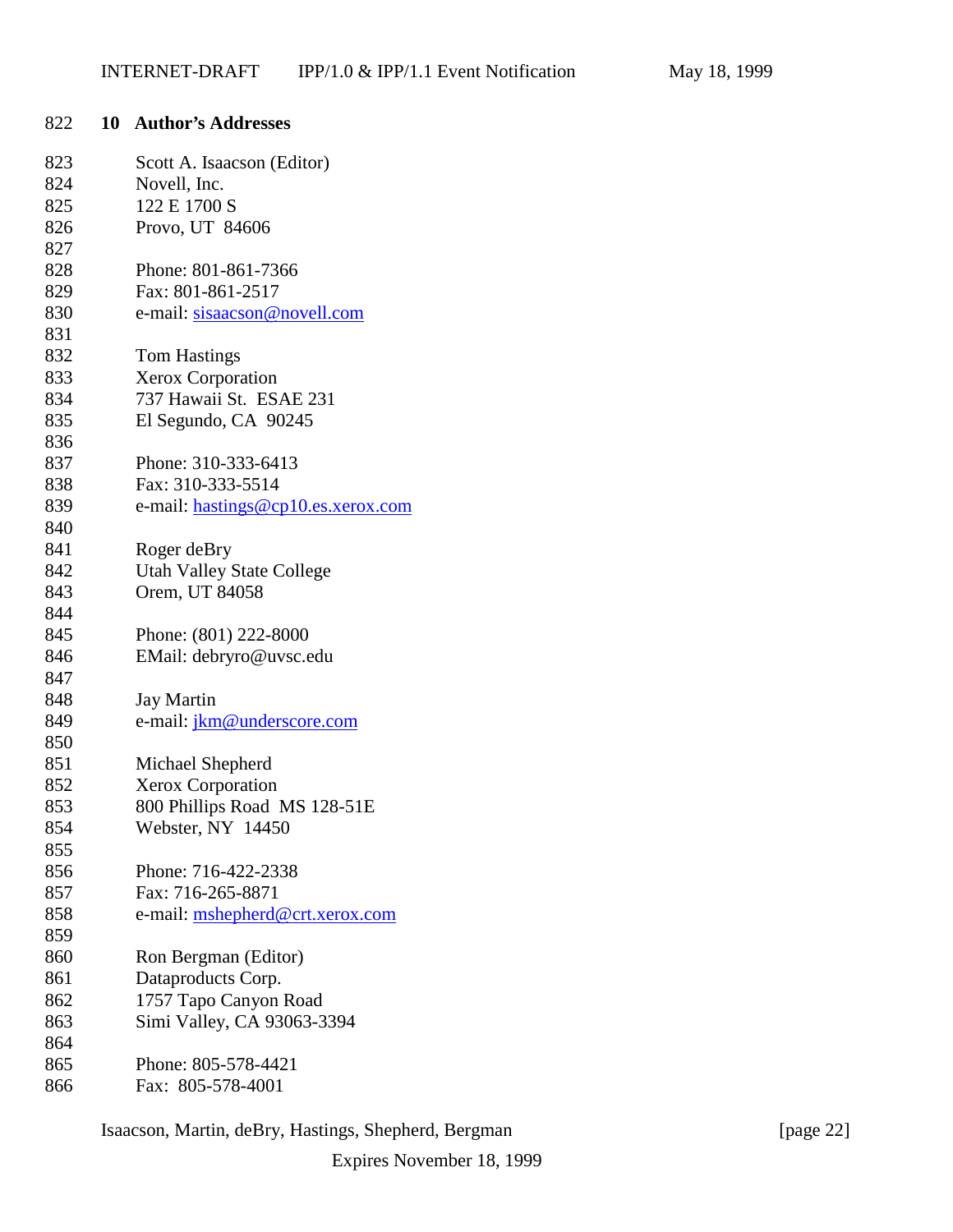- Email: rbergman@dpc.com
- 

#### **11 Appendix A: Registration Forms to be filled out and submitted to IANA**

#### **11.1 Registration of ipp-tcp-notify scheme for use with IPP**

 This appendix contains the information that IANA requires for registering a URL scheme for use with the "application/ipp" MIME media type. The information following this paragraph will be forwarded to IANA to register 'ipp-tcp-notify' whose contents are defined in Section 4.1.1 "notify-recipients (1setOf

- uri)" in this document:
- **TBD**
- 
- **Required parameters:** none
- **Optional parameters:** none
- **Encoding considerations:**

#### **Security considerations:**

- IPP/1.0 protocol requests/responses do not introduce any security risks not already inherent in the
- underlying transport protocols. Protocol mixed-version interworking rules in [ipp-mod] as well as
- protocol encoding rules in [ipp-pro] are complete and unambiguous.
- **Interoperability considerations:**
- **TBD**
- 

#### **Published specification:**

- [ipp-not] Isaacson, S., Martin, J., deBry, R., Hastings, T., Shepherd, M., "Internet Printing Protocol/1.0 & 1.1: IPP Event Notification" draft-ietf-ipp-notification-00.txt, May, 1999.
- **Applications which use this URL scheme:**
- **TBD**
- **Person & email address to contact for further information:**
- Thomas N. Hastings
- Xerox Corporation
- 737 Hawaii St.
- El Segundo, CA 90245
- 
- Phone: (310) 333-6413
- Fax: (310) 333-5514

#### Isaacson, Martin, deBry, Hastings, Shepherd, Bergman [page 23]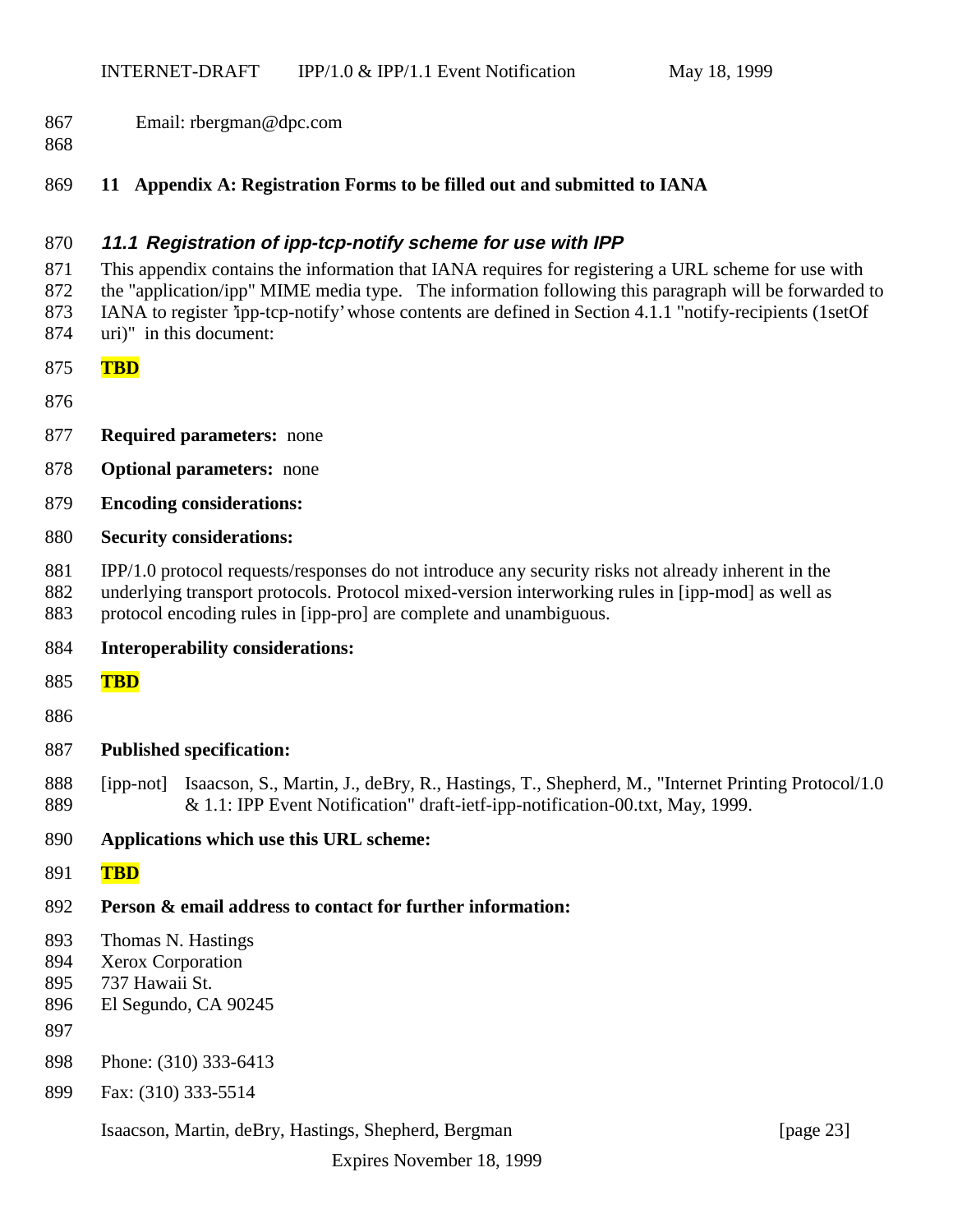Email: hastings@cp10.es.xerox.com

#### **11.2 Registration of ipp-udp-notify scheme for use with IPP**

 This appendix contains the information that IANA requires for registering a URL scheme for use with the "application/ipp" MIME media type. The information following this paragraph will be forwarded to

- IANA to register 'ipp-udp-notify' whose contents are defined in Section 4.1.1 "notify-recipients (1setOf
- uri)" in this document:
- **TBD**
- 
- **Required parameters:** none
- **Optional parameters:** none
- **Encoding considerations:**
- **Security considerations:**
- IPP/1.0 protocol requests/responses do not introduce any security risks not already inherent in the
- underlying transport protocols. Protocol mixed-version interworking rules in [ipp-mod] as well as
- protocol encoding rules in [ipp-pro] are complete and unambiguous.
- **Interoperability considerations:**
- **TBD**
- 
- **Published specification:**
- 919 [ipp-not] Isaacson, S., Martin, J., deBry, R., Hastings, T., Shepherd, M., "Internet Printing Protocol/1.0 & 1.1: IPP Event Notification" draft-ietf-ipp-notification-00.txt, May, 1999.
- **Applications which use this URL scheme:**
- **TBD**
- **Person & email address to contact for further information:**
- Thomas N. Hastings
- Xerox Corporation
- 737 Hawaii St.
- El Segundo, CA 90245
- 
- Phone: (310) 333-6413
- Fax: (310) 333-5514
- Email: hastings@cp10.es.xerox.com

Isaacson, Martin, deBry, Hastings, Shepherd, Bergman [page 24]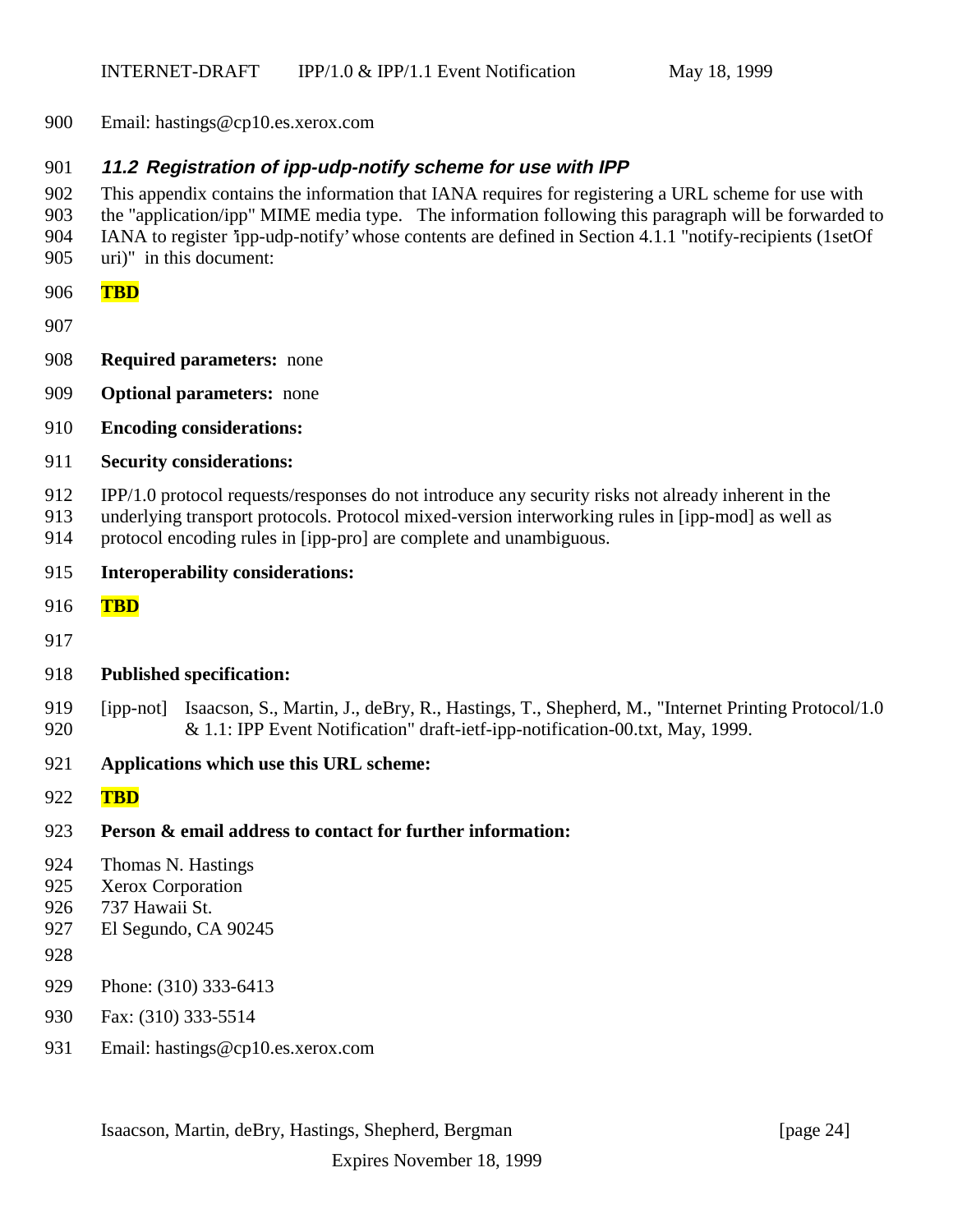#### **11.3 Registration of multipart/report type, 'print-notification'**

- We may have to register a particular report sub-type for use with 'multipart/report' [RFC 1892]. See
- 934 RFC 2298 for a similar kind of registration. The use of 'multipart/report' needs more understanding and 935 work.

#### **12 Appendix B: Change History**

Changes are listed in reverse chronological order:

#### **12.1 Changes to the May 17, 1999 to make the May 18, 1999 (T Hastings, R Bergman)**

- 1. Removed concept of event groups. Subscribe to individual events. Much simpler. The event determines what data is sent in the event report. Also allows the client to query the device to see what events are supported, rather than which groups.
- 2. Replaced all of the job state transition events with a single 'job-state-changed' event. The report contains the old job state and the new job state.
- 3. Removed the notification-format attribute to keep the proposal simple.
- 4. Added the 'client-error-notify-uri-scheme-not-supported' status code.
- 5. Added REQUIRED "previous-job-state", "previous-job-state-reasons", previous-printer-state", and "previous-printer-state-reasons" Job Description attributes.
- 6. Removed the "job-impressions-completed" from the Basic Job Event Report Content. Bring it back with the "job-progress" events.
- 7. Removed the "printer-is-accepting-jobs" from the Basic Printer Event Report Content. Its changing is part of the "config-change" event.
- 8. Changed the 'job-state-changed' event, so that it doesn't include 'job-created', 'job-completed', or 'job-purged' events.
- 9. Made the event names mostly consistent by being in the past tense to reflect the fact that events reports happen after the internal event has completed.
- 10. Combined the 'job-state-reasons-added' and 'job-state-reasons-removed' into a single event: 'job-state-reasons-changed'. Same for 'device-state-reasons-changed'.
- 11. Changed 'mailto' notification method to REQUIRE 'multipart/report' which all mail agents understand, at least the text part.
- 12. Deleted the 'job-warning' and 'job-error' events, since they are covered by the 'job-state-reasons-changed, 'job-state-changed' and/or 'job-completed' events.

#### **12.2 Changes to the January 20, 1999 to make the May 17, 1999 version (M Shepherd)**

- 1. Changed references to IPP 1.0 to IPP 1.1
- 2. Implementing the notification specification is optional.
- 3. Refined the definition of Event

### Isaacson, Martin, deBry, Hastings, Shepherd, Bergman [page 25]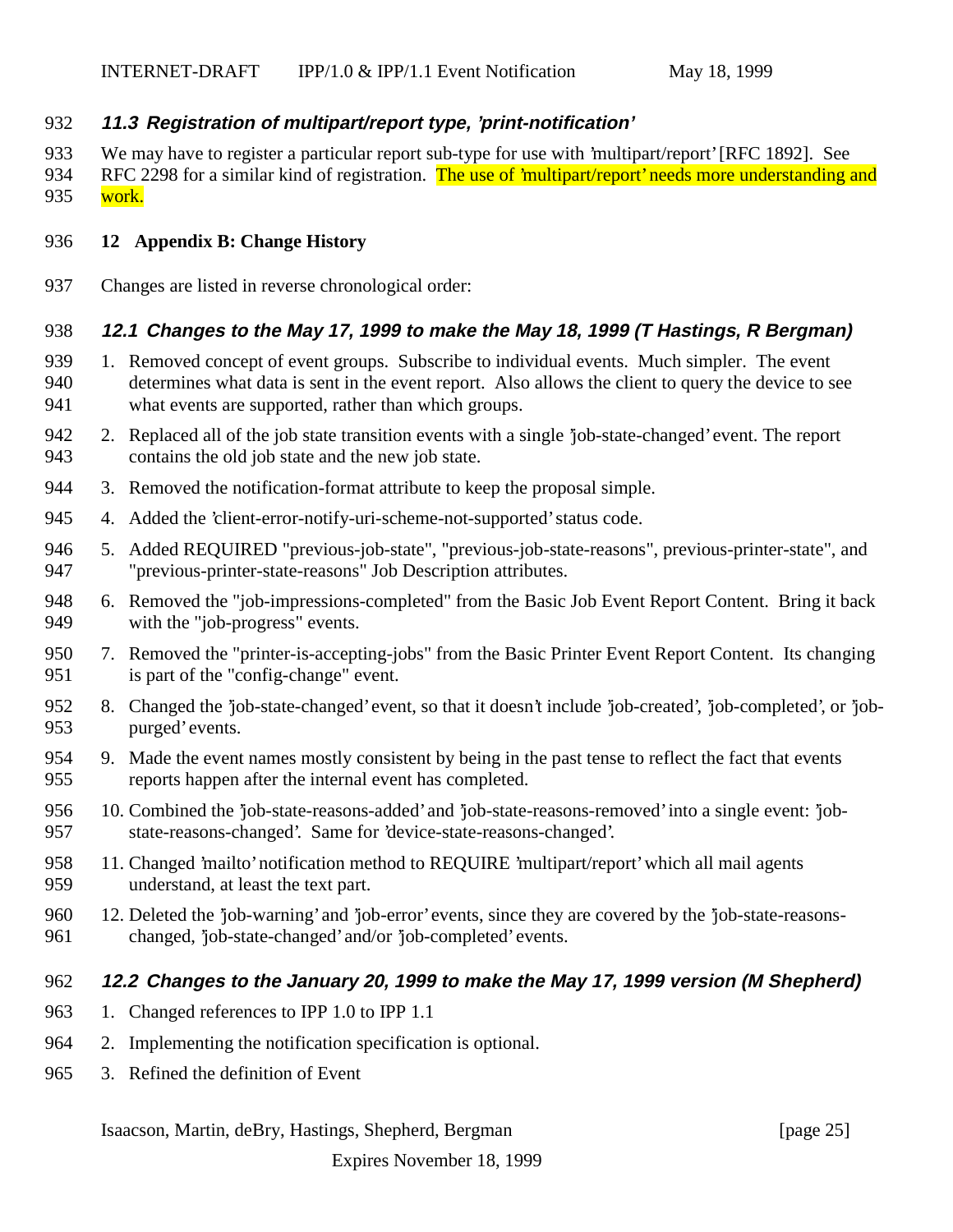- 4. Changed 'notification report' to 'event report' for consistent terminology
- 5. Changed the terminology of an 'active' job to 'not-complete'. Included the 'pending-held' state in the 'not-complete' super-state.
- 6. Introduced notify-event-groups-default.
- 7. Changed job-trigger-message and job-impressions-completed to be CONDITIONAL in the event report, job-trigger-date-time to be RECOMMENDED, and job-state-reasons to be REQUIRED.
- 8. Changed device-trigger-message to be CONDITIONAL in the event report, and printer-state-reasons to be REQUIRED.
- 9. Created a table to map job-trigger-events keywords to event-groups and required status.
- 10. Modified job-continued to be job-resumed-processing, and job-received to be job-created. Added 976 job-purged, job-state-reason-removed, and job-state-reason-added keywords.
- 11. Modified job-trigger-time and device-trigger-time to use values less than zero.
- 12. Created a table to map device-trigger-events keywords to event-groups and their required status.
- 13. Added ready-for-job and device-state-reason-added to device-trigger-events keywords.
- 14. Updated References section
- 981 15. Added notify-format and notify-format-supported attributes.
- 16. Added subscription-id to the event report attributes of job and device.
- 17. Made job-errors-basic and device-errors-basic REQUIRED to be supported.
- 18. Added device-media-changed, device-config-changed, and ready-for-just-in-time-job to device events.
- 19. Added Author's Addresses.

#### **12.3 Changes to the January 18, 1999 to make the January 20, 1999 version**

- The following changes were made to the January 18, 1999 to make the January 20, 1999 version:
- 989 1. Made this an INTERNET-DRAFT.
- 2. Indicated that a new default port is needed for the delivery methods.
- 3. Added Appendices in which to put the registration information for the URL schemes for each delivery method.
- 4. Clarified which parameters, Operation attributes, and Job/Printer attributes are supplied in an event content: the request-id is 0, the status-code is new 'job-event' 0x600 or 'device-event' 0x601.
- 5. Changed "job-trigger-event" and "device-trigger-event" to be 1setOf so that multiple events that occur at the same time MAY be send as one event content.
- 6. Added "job-trigger-time" as a REQUIRED Job Description and event content attribute which is in seconds since power up.
- 7. Changed "job-trigger-date-time" and "job-state-reasons" to OPTIONAL.

Isaacson, Martin, deBry, Hastings, Shepherd, Bergman [page 26]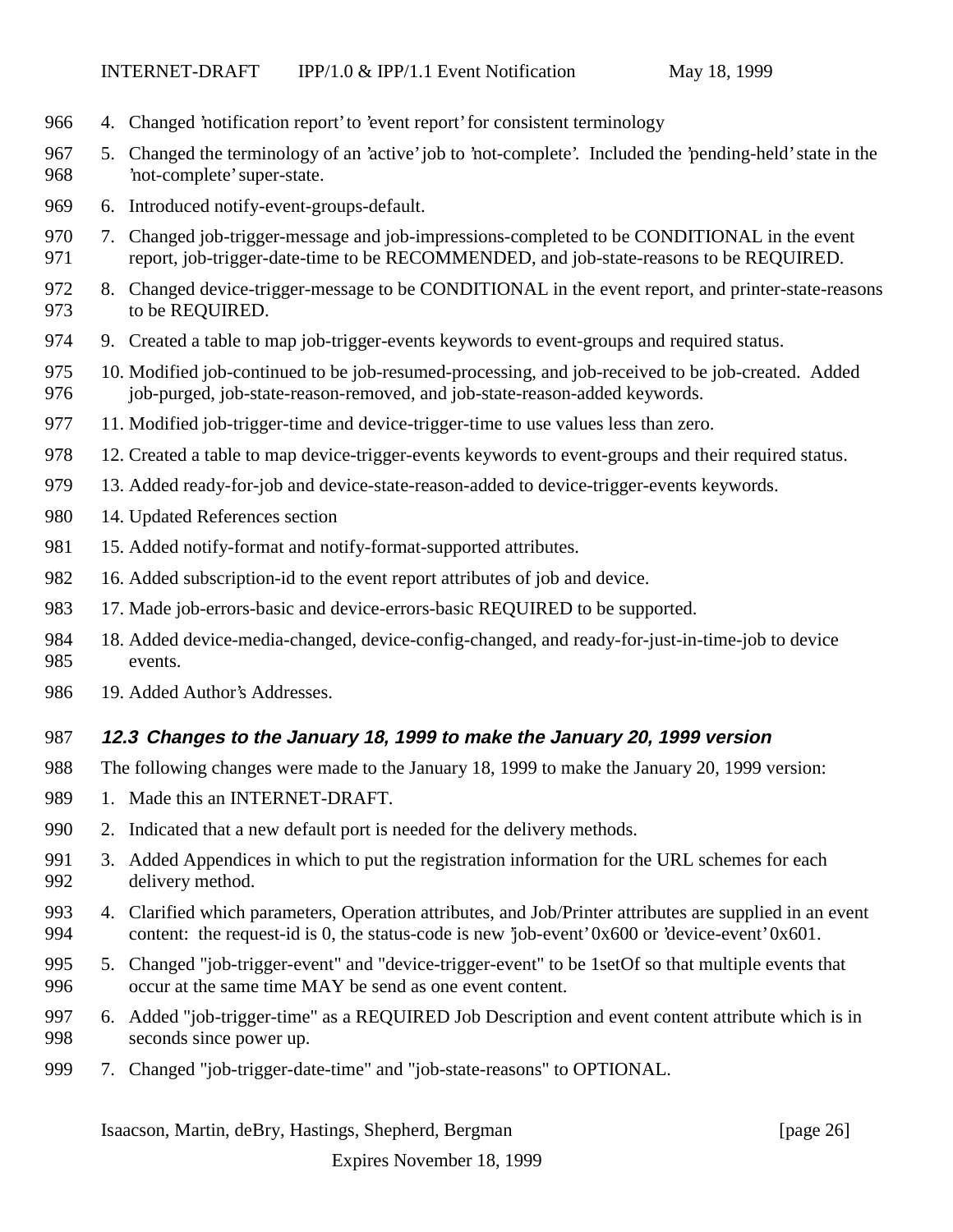- 8. Changed "status-message" to be an OPTIONAL "job-trigger-message" event content attribute and also made it a Job Description attribute.
- 9. Added "device-trigger-time" as a REQUIRED Printer Description and event content attribute which 1003 is in seconds since power up.
- 10. Changed "device-trigger-date-time" and "printer-state-reasons" to OPTIONAL.
- 11. Changed "status-message" to be an OPTIONAL "device-trigger-message" event content attribute and also made it a Printer Description attribute.
- 12. Removed the "job-id" attribute from the device event content.

#### **12.4 Changes to the December 10, 1998 to make the January 18, 1999 version**

- The following changes were made to the December 10, 1998 to make the January 18, 1999 version:
- 1. Changed the names of the REQUIRED notify-recipient keywords from: 'ipp-tcp-socket' and 'ipp-udp-socket' to 'ipp-tcp-notify' and 'ipp-udp-notify'.
- 2. Added '-notify' to the OPTIONAL 'snmpv1', 'snmpv2', and 'snmpv3' delivery method names.
- 3. Changed the OPTIONAL 'sense-datagram' to 'sense-notify' to be consistent.
- 4. Added 'ndps-notify' as an OPTIONAL keyword.
- 5. Deleted the 'all-basic', 'all-job-events-basic', and 'all-device-events-basic'. Clients should be explicit about which groups they want. If new groups are added, the clients won't know what to do with 1017 them, if they had subscribed to 'all-xxx' groups.
- 6. Changed the names of "job-last-event" and "job-last-date-time-of-event" to "job-trigger-event" and "job-trigger-date-time" events, since the events trigger the notification delivery, but the attribute values remain after the event has been delivered.
- 7. Added "status-message" as an OPTIONAL event report content attribute.
- 8. Changed "job-impressions-completed" to OPTIONAL.
- 9. Indicated that OPTIONAL attributes are not sent in the event report content if they are not supported.
- 10. Required that "status-message" and/or "job-impressions-completed" be sent in an event report content if they are supported as an Operation attribute and a Job Description attribute, respectively.
- 11. Added REQUIRED "device-trigger-event", REQUIRED "job-id", and OPTIONAL "status-message" to the device event report content.
- 12. Specified the "device-trigger-event" Printer Description attribute, naming each event.
- 13. Deleted the 'sheet-completed' and 'collated-copy-completed', since these events are not part of any 'xxx-basic' event group. They can be added back when we have an event group that uses them.

#### **12.5 Changes to the July 1, 1998 to make the December 10, 1998 version**

The following changes made from the July 1, 1998 to make the December 10, 1998 version: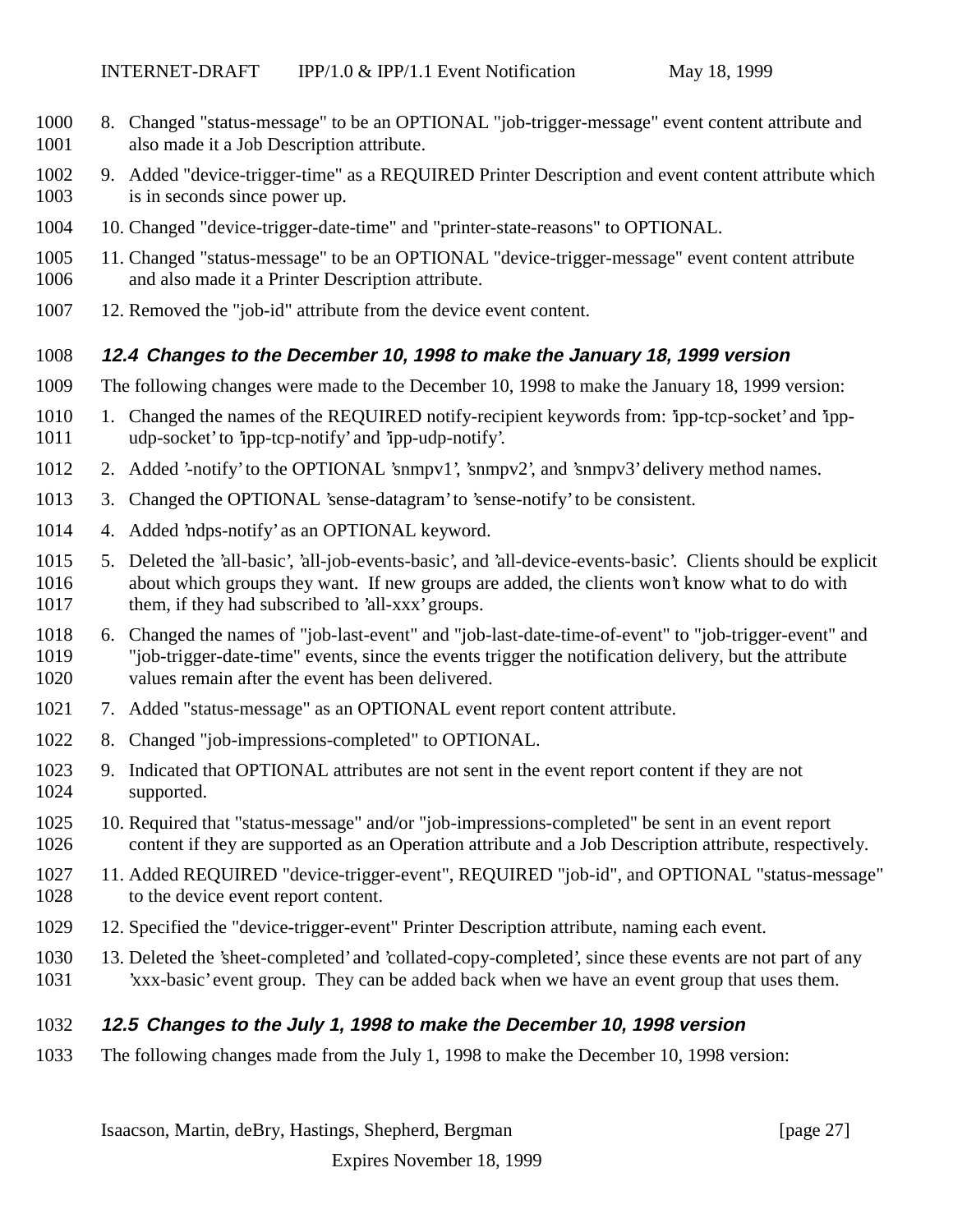1. Clarified the terminology so that an "event" doesn't necessarily mean that a notification report is delivered.

 2. Removed many of the job and printer attributes for being sent in a notification event report, so that we can get agreement on a basic set of event report content. Only attributes really needs are included, including what may be needed for FAX. Changed the names of the event groups by adding the suffix '-basic' to indicate that these event groups return only basic information. Additional event groups can be registered in order to get more attributes as needed for accounting and more detailed job monitoring purposes.

- 3. Deleted the "job-progress" event group. We can bring it back when we agree to all of the extra attributes. Its not very useful with only the basic attributes.
- 4. The printer events are indicted using the "printer-state-reasons" values, instead of the Printer MIB alert codes. Since most of the Printer MIB alert codes, except for the generic ones, have equivalent IPP keyword reason values, this should be a problem and makes IPP more readably implemented in a server that doesn't have the Printer MIB.
- 5. Added the "job-last-event" job description attribute to give the job event some persistence.
- 6. Changed the job's "time-at-event (integer)" to "job-last-date-time-of-event (dateTime)" to give an absolute date and time, in case events are being relayed back through multiple servers, such as in FAX. Also made it a Job Description attribute to give it persistence.
- 7. Changed the printer's "time-at-event(integer)" to "printer-last-date-time-of-event(dateTime)" to give an absolute date and time, in case events are being relayed back through multiple servers, such as in FAX. Also made it a Printer Description attribute to give it persistence.
- 8. Added the IPP/1.0 "printer-is-accepting-jobs" to the event report, since changes in its value are really device state changes.
- 9. Added the complete semantics for each job event under the "last-job-event" Job Description attribute.
- **13 Appendix C: Full Copyright Statement**
- Copyright (C) The Internet Society (1998,1999). All Rights Reserved

 This document and translations of it may be copied and furnished to others, and derivative works that comment on or otherwise explain it or assist in its implementation may be prepared, copied, published

and distributed, in whole or in part, without restriction of any kind, provided that the above copyright

notice and this paragraph are included on all such copies and derivative works. However, this document

- itself may not be modified in any way, such as by removing the copyright notice or references to the
- Internet Society or other Internet organizations, except as needed for the purpose of developing Internet
- standards in which case the procedures for copyrights defined in the Internet Standards process must be
- followed, or as required to translate it into languages other than English.
- The limited permissions granted above are perpetual and will not be revoked by the Internet Society or its successors or assigns.
- This document and the information contained herein is provided on an "AS IS" basis and THE
- INTERNET SOCIETY AND THE INTERNET ENGINEERING TASK FORCE DISCLAIMS ALL

Isaacson, Martin, deBry, Hastings, Shepherd, Bergman [page 28]